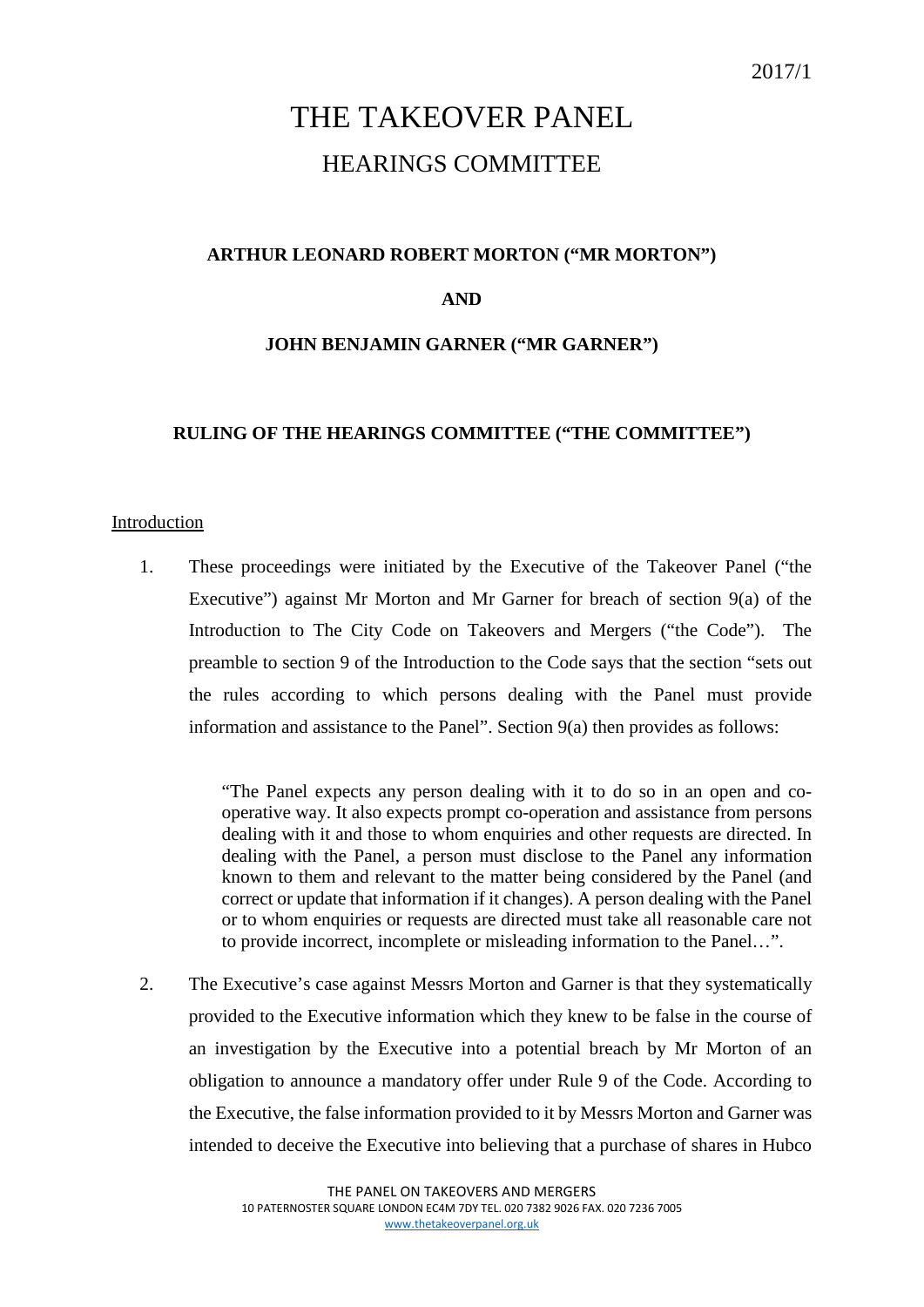Investments plc ("Hubco") by a company owned by the trustees of a Morton family trust had actually been made on behalf of Mr Garner as beneficiary pursuant to a prior agreement between Mr Morton and Mr Garner under which Mr Garner undertook to pay for the shares as and when he came into the funds to do so. According to the Executive, Messrs Morton and Garner invented the agreement in order to avert a perceived risk that the purchase had had the effect of increasing to more than 30% of Hubco's issued share capital the holdings of companies either owned by trustees of Morton family trusts or by Mr and Mrs Morton directly, thereby exposing Mr Morton to an obligation to extend an offer under Rule 9 of the Code to the other Hubco shareholders.

- 3. The Executive submitted to the Committee that the attempted deception of the Executive in the course of its investigation was so serious and so prolonged as to merit "cold-shouldering" of Messrs Morton and Garner for periods of six years and four years respectively.
- 4. Messrs Morton and Garner denied any intention to provide incorrect or false information to the Executive. They admitted that certain information which they provided to the Executive in the course of its investigation was incorrect. They accepted in particular that a promissory note, which they told the Executive had been signed and dated by Mr Garner at the time of the alleged agreement in order to acknowledge his debt, had in fact been created some 20 months later and only after Mr Morton had been made aware of the possible adverse implications of the purchase of the Hubco shares. However, both Mr Morton and Mr Garner denied that they had knowingly provided false information regarding the date and provenance of the promissory note. Messrs Morton and Garner also continued to maintain that they had indeed reached an agreement shortly before the purchase of the Hubco shares to the effect that the shares would be purchased for Mr Garner as beneficiary and held on his behalf by the purchasing company as nominee until such time as Mr Garner came into funds to pay for them and they could be transferred into his name.

#### The hearing before the Committee

5. The members of the Committee listed in the Appendix hereto heard this matter on 14 December 2016. The Executive was represented by Messrs Slaughter and May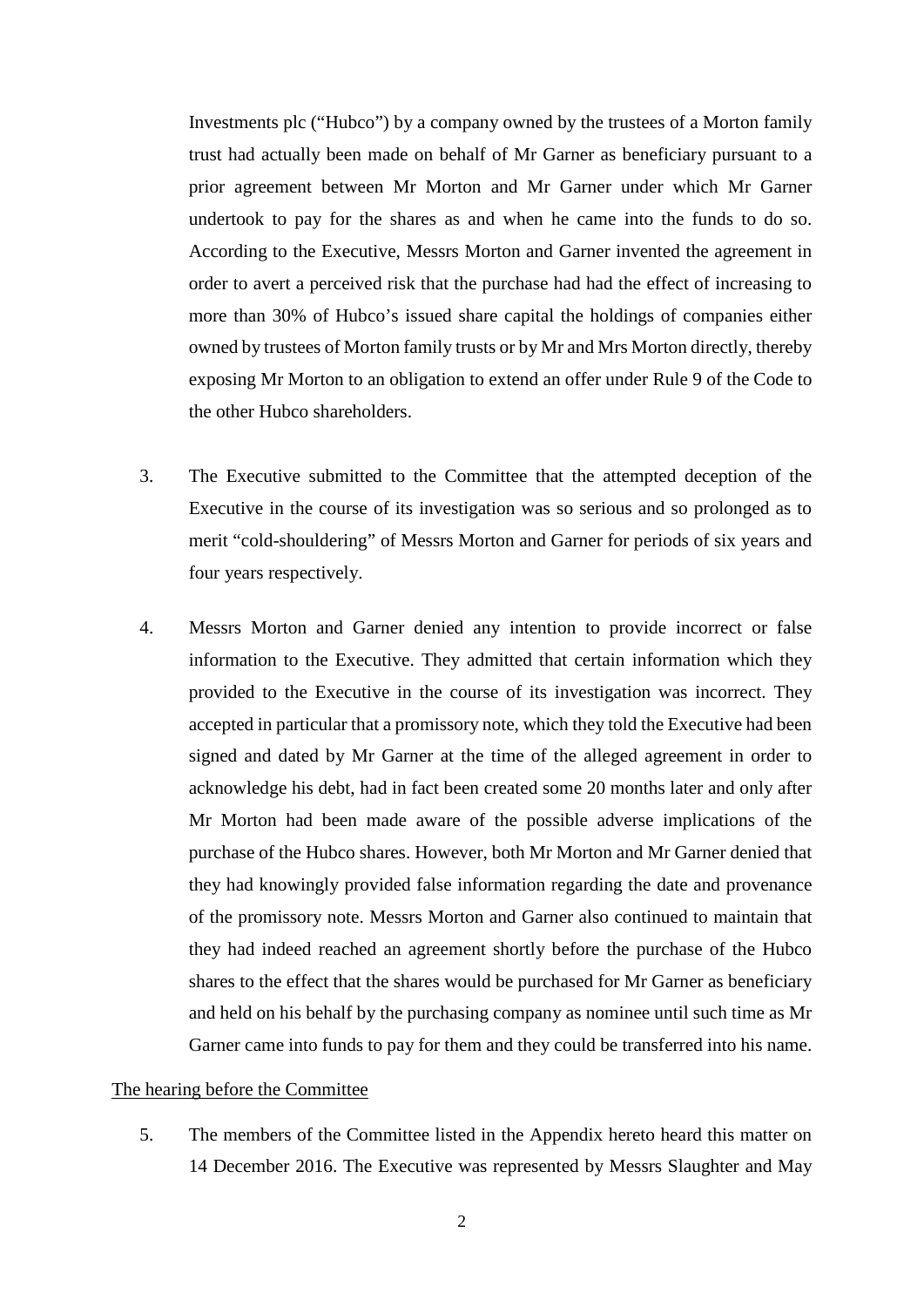who instructed Mr Edmund Nourse QC of counsel. Mr Morton was represented by Messrs Corker Binning who instructed Mr Christopher Coltart QC of counsel and Mr Garner was represented by Messrs Hickman and Rose who instructed Mr Jason Mansell of counsel. In response to enquiries before the hearing from the Secretary to the Committee, it became apparent that no party to the proceedings intended to call witnesses and that neither Mr Morton nor Mr Garner intended to attend in person. Mr Morton is now in very poor health and this was cited as the reason for his non-attendance and for his inability to take an active part in the proceedings. The Committee returns to this later.

- 6. The legal teams of Mr Morton and Mr Garner indicated that they did not propose to attend or to participate in that part of the hearing which was directed to determining questions of breach of section 9(a) of the Introduction to the Code. They proposed that there should be a separate hearing on sanctions if the Executive were to prove its case on breach of the Code.
- 7. In light of these developments, the hearing was set down on the basis that questions relating to breach of the Code would be heard and determined during the morning of 14 December with a view to hearing matters relating to sanctions during the afternoon if the Executive were to succeed in proving its case on breach to the satisfaction of the Committee. Messrs Morton and Garner's legal teams were invited to attend the morning session, even if they had no intention of actively participating, as the evidence relating to breach and the Committee's view of it could be expected to be relevant to questions of sanctions if such questions were to arise. In the event, Mr Garner's legal team attended the morning hearing as observers but Mr Morton's legal team chose to await the outcome of that hearing before attending the sanctions hearing.
- 8. Having heard the Executive present its case on breach of the Code during the morning of 14 December and having considered the evidence adduced by the Executive, the Committee found the case proved to its satisfaction. The Committee then announced its broad factual findings in summary form to enable the various legal teams to address questions of sanctions on the basis of those findings. In summary, for reasons which are explained in detail below, the Committee found that: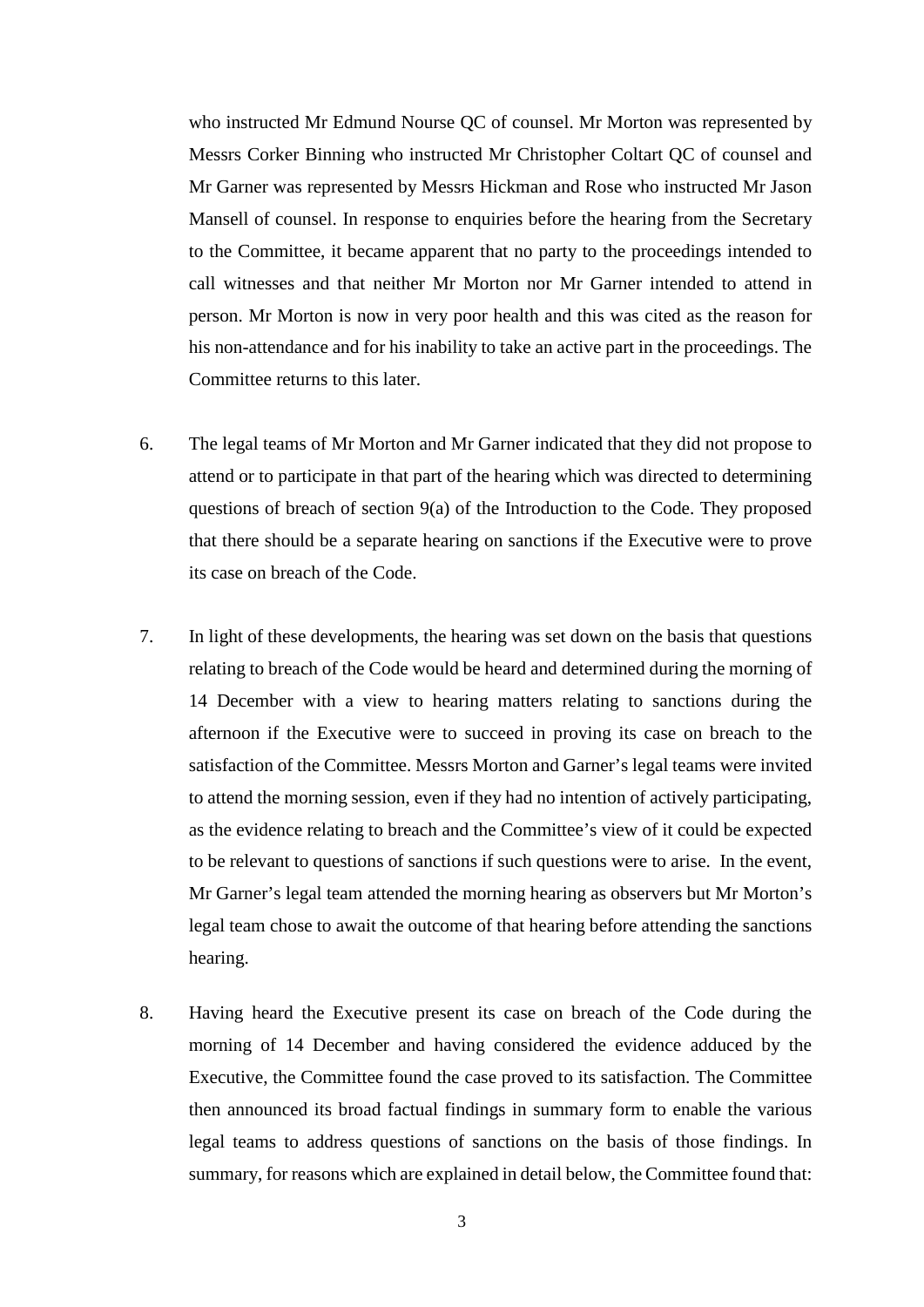- (i) the agreement alleged to have been entered into between Messrs Morton and Garner before purchase of the Hubco shares was a fiction – no such agreement had been entered into;
- (ii) both Mr Morton and Mr Garner had repeatedly attempted to mislead the Executive into believing that there had been such an agreement when they knew such a claim to be false;
- (iii) Mr Morton deliberately attempted to mislead the Executive by falsely claiming that the alleged agreement between himself and Mr Garner had been evidenced by a promissory note signed at the time by Mr Garner. When he made such claims, Mr Morton knew them to be untrue;
- (iv) for his part, Mr Garner deliberately attempted to mislead the Executive by providing it with a promissory note which he had signed and back-dated to the date of the alleged agreement and which he incorrectly and repeatedly claimed to have been signed and entered into on the date inscribed on the promissory note. When he made such claims, Mr Garner knew them to be untrue; and
- (v) in breach of section 9(a) of the Introduction to the Code, Mr Garner and Mr Morton separately and on repeated occasions provided information to the Executive which they knew to be incorrect and misleading.
- 9. In the event, Mr Garner attended the afternoon hearing along with his legal team and addressed the Committee briefly in addition to the submissions of Mr Mansell. In Mr Morton's absence submissions on the issue of sanctions were made on his behalf by Mr Coltart QC.

#### Breach of the Code – the facts

- 10. Having considered carefully the evidence adduced by the Executive, the Committee finds the facts to be as follows.
- 11. Mr Morton is 74 years old and is a resident of Jersey. After an initial career in accountancy he branched out into commerce and became an extremely successful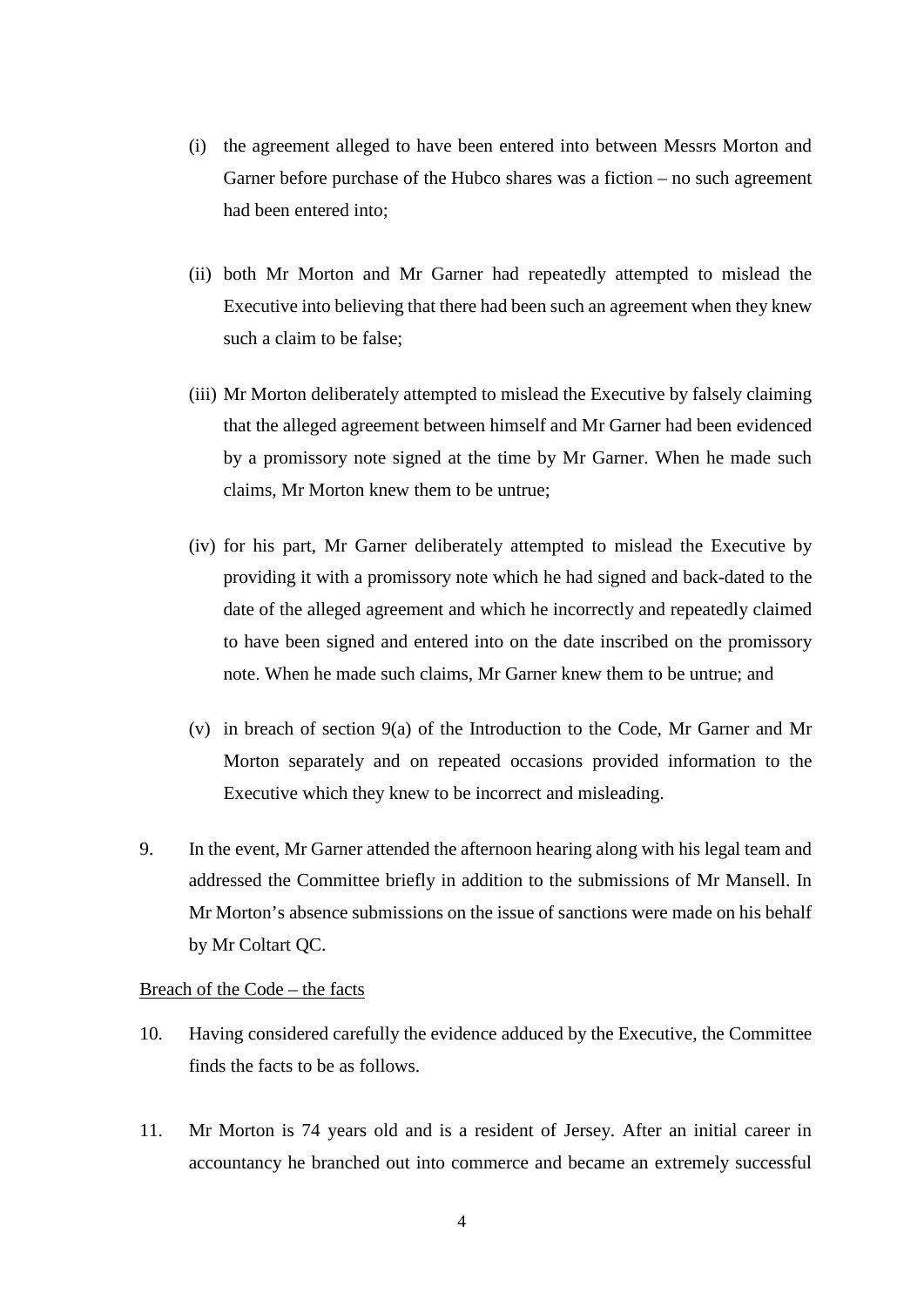businessman and investor. Mr Morton is habitually known as Bob Morton, not to be confused with one of his sons, Robert Morton.

- 12. Mr Garner is another resident of Jersey. He is 35 years old and a friend of Mr Morton's son, Robert. After obtaining a degree in Economics from Durham University he worked for about five years for a Swiss-based private equity firm before setting up with friends Alethia Capital, a private equity vehicle. He moved to Jersey in 2011 and in 2014, after Alethia had been disbanded and its assets liquidated, Mr Garner set up ATD Capital, a holding company of which he is the sole owner. During the last few years Mr Garner has set up and developed an online retail company in which, throughout the period relevant to these proceedings, Mr Morton or his family companies have been substantial investors.
- 13. Mr Morton or the trustees of his family trusts own and control various companies. They comprise or include:
	- (i) Hawk Investment Holdings Limited ("Hawk"), a Guernsey company which is wholly owned by Mr Morton and his wife;
	- (ii) Seraffina Holdings Limited ("Seraffina"), a BVI company which is owned by Morton PTC Limited ("Morton PTC") as trustee for The Charles Trust – a trust for the benefit of Mr Morton's son, Charles; and
	- (iii) Groundlinks Limited ("Groundlinks"), a BVI company owned by Morton PTC as trustee for The Andrew Trust - a trust for the benefit of Mr Morton's son, Andrew.
- 14. Albany Trustee Company Limited ("Albany") is a company incorporated and based in Guernsey. Its employees include Anthony Holt ("Mr Holt") and Nicky Chippendale ("Ms Chippendale"). Albany administers and manages the Morton family trusts and the companies owned by the trusts or by Mr and Mrs Morton personally. In this capacity its acts as administrator for Morton PTC, Hawk, Seraffina and Groundlinks.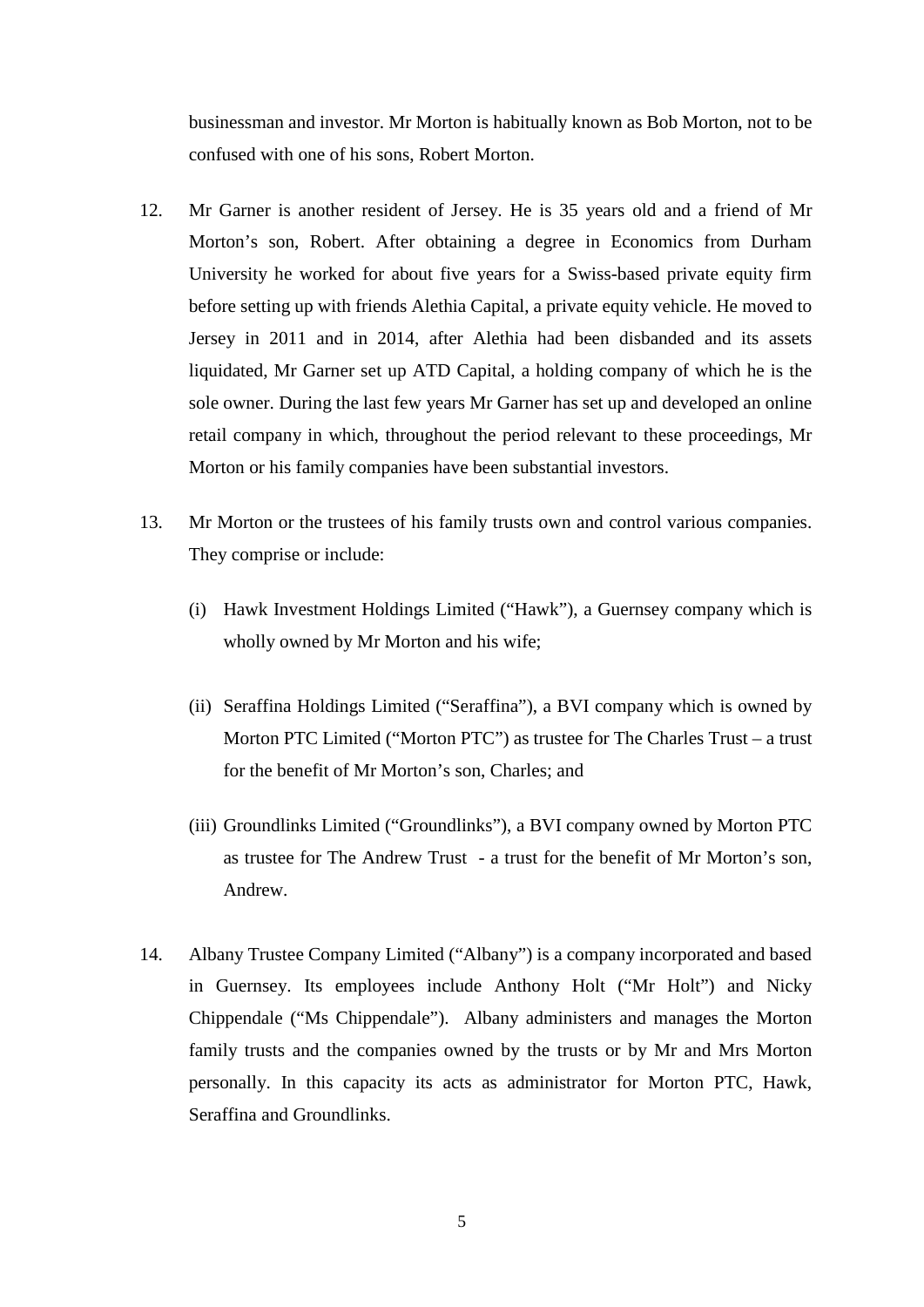- 15. Hubco was incorporated in England and Wales on 14 November 2011. It was admitted to trading on PLUS (now ISDX) on 31 January 2012. At admission, 28.32% of the issued share capital of Hubco was placed with Seraffina. On 27 November 2012, Seraffina transferred to Hawk approximately half of its shares representing 14.12% of Hubco's share capital. Accordingly, Morton family companies owned just under 30% of the issued share capital of Hubco along with their attendant voting rights, that being the percentage of voting rights relevant for triggering Rule 9 mandatory offers. Hubco's placing agent was Hub Capital Partners Limited ("Hub Capital"), a corporate finance advisory firm and itself the holder of shares of Hubco.
- 16. On 17 July 2013 on Mr Morton's direction, Groundlinks purchased 300,000 shares of Hubco, representing 3.38% of Hubco's issued share capital. This purchase took the holdings of Groundlinks and other Morton family companies with which it stood to be seen as acting in concert to more than 30% of Hubco's issued share capital. As these are the shares that are now alleged to have been purchased on behalf of Mr Garner pursuant to an agreement reached between Messrs Morton and Garner shortly before the purchase, it is relevant to ascertain whether there was any suggestion at the time or whether there was other contemporary evidence that the shares were purchased by Groundlinks as nominee or bare trustee on behalf of Mr Garner.
- 17. There is no such evidence. On the contrary, the contemporary documents indicate that the transaction involved a straightforward purchase by Groundlinks of shares owned by Hargreave Hale Limited ("Hargreave"), another major shareholder in Hubco. There is no contemporary reference (whether in the documents or transcripts of telephone calls) to the alleged agreement between Messrs Morton and Garner or to any trust or indebtedness which are now said to have been the result of such agreement. As explained below, the contemporary evidence indicates that, on the instructions of Mr Morton, Groundlinks purchased the shares outright and not on trust for Mr Garner.
- 18. At the beginning of July 2013, Hargreave told Richard Feigen ("Mr Feigen"), a director of Hub Capital, that Hargreave wanted to dispose of 1.15 million shares of Hubco. It appears that Mr Feigen then spoke to Mr Morton and suggested that he purchase Hargreave's shares. On 17 July 2013 Giles Hargreave telephoned Tom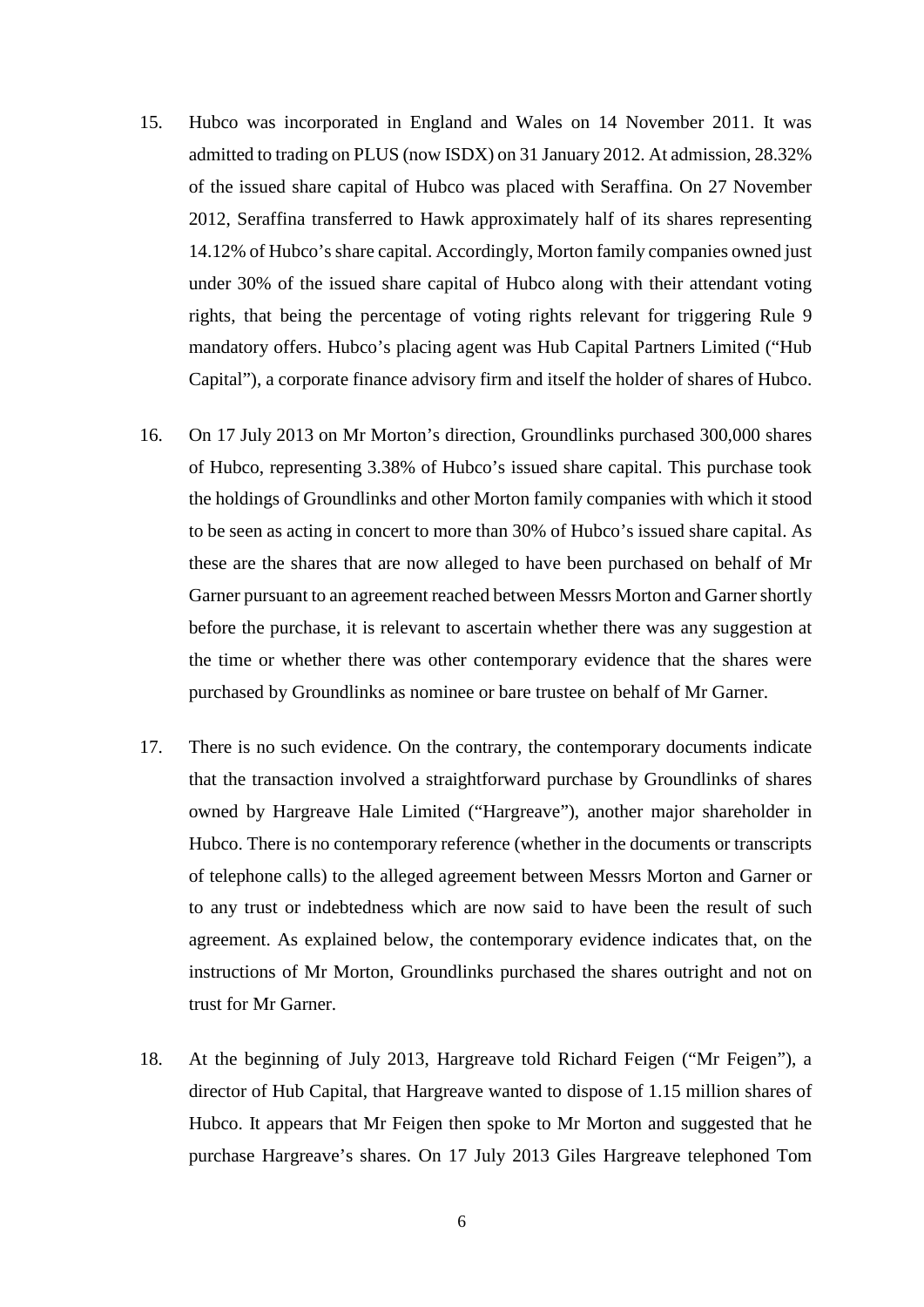Davies ("Mr Davies"), an investment manager at Invested Wealth & Investment Limited ("Investec"), and told him that Hargreave was now only looking to sell 300,000 shares of Hubco. Investec acted as broker for Mr Morton and his family companies. Mr Davies then emailed Mr Morton, telling him that Hargreave now only needed to sell 300,000 shares rather than the 1.15 million discussed previously and was offering the price of 8p per share. Mr Davies ended his email by asking Mr Morton *"Can you please let me know what you would like to do and which a/c we would be booking these to".* Accordingly, on 17 July there was a very substantial change in the number of shares on offer: this is significant given that Messrs Morton and Garner later represented to the Executive that their agreement to purchase the Hubco shares on Mr Garner's behalf had been concluded six days earlier, namely on 11 July. About an hour after Mr Davies had sent his email, Mr Morton telephoned Mr Davies and agreed to purchase the Hubco shares through Groundlinks. The relevant part of the conversation went as follows:

*"DAVIES: 300,000 and he would do that at 8p.*

*MORTON: 300,000 at 8p, so it's 24 grand.*

*DAVIES: 24 grand that's all. But if you wanted to buy any more he'd be interested in, he would certainly discuss that.*

*MORTON: No.*

*DAVIES: But he has to sell 300,000 today.*

*MORTON: Well, we would do the 300 and… ummm… I suggest you put that into, ummm, Groundlinks.*

*DAVIES: Ok, perfect.".*

19. Shortly after this call Mr Davies made a file note of his conversation with Mr Morton and copied that by email to his colleague, Mr Hollier (who was Mr Morton's principal point of contact at Investec). The email stated that "*He said he was happy to buy the 300k at 8p for Groundlinks…".* Investec duly executed the purchase on 17 July on behalf of Groundlinks. Mr Davies then emailed Ms Chippendale, copying in Mr Holt at Albany who, as administrators of the Morton family trusts, needed to know that a company owned by the trustees of one of the family trusts had made the purchase. Mr Davies's email said *"30,000 [sic] Hubco Investments were purchased*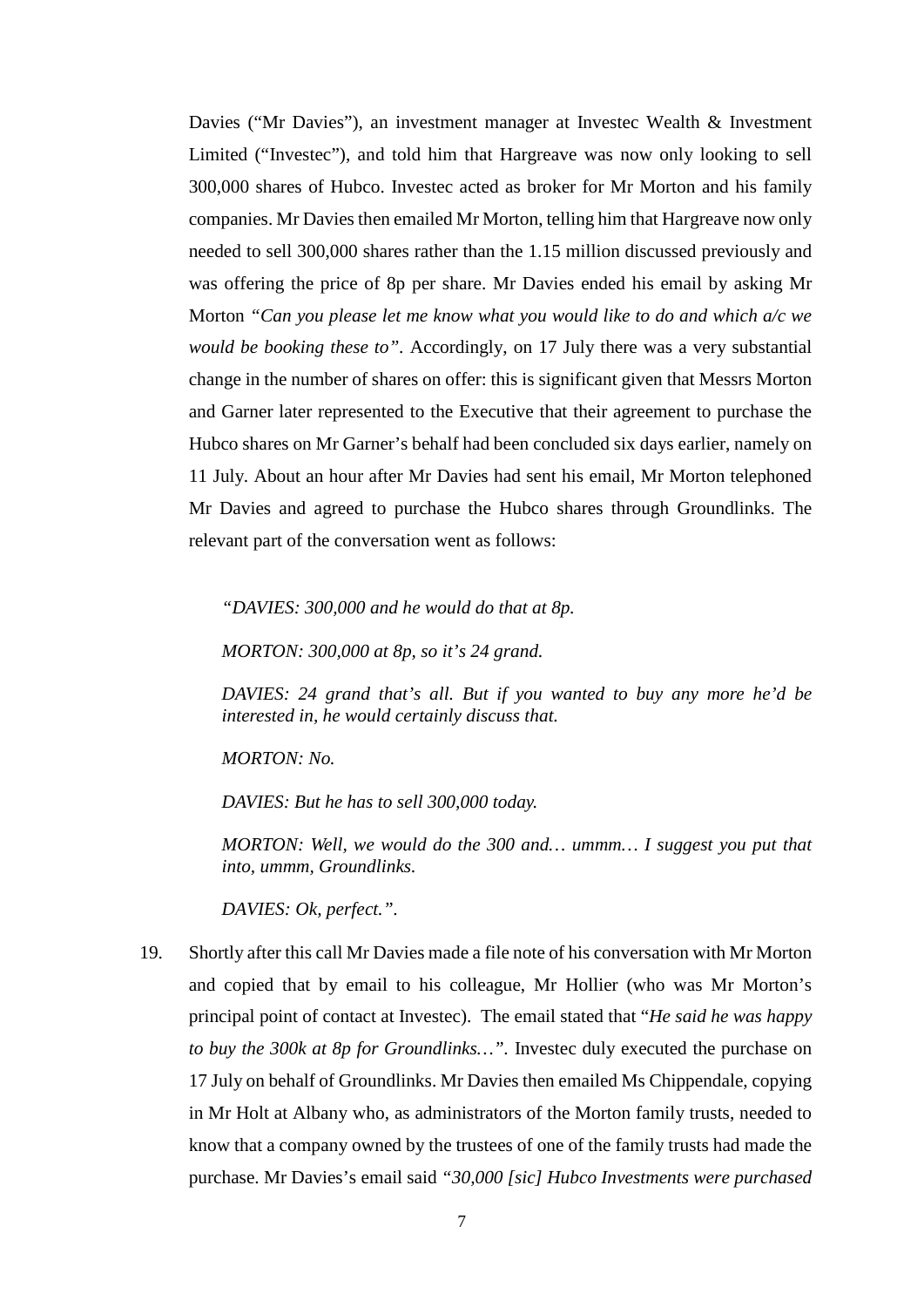*for Groundlinks today at a price of 8p per share …"*. It is evident that Albany, the trust managers, were not told by Investec that a trust company had purchased these shares on behalf of Mr Garner, who was not a beneficiary. There was no apparent justification for Morton PTC (which owned Groundlinks as trustee of The Andrew Trust) spending trust money for Mr Garner's benefit.

20. It is also apparent that Mr Morton said nothing to the trustees or to the family beneficiaries to suggest that the Hubco shares had been purchased on behalf of Mr Garner. Thus on 18 July 2013 the Morton PTC investment committee met at St. Peter Port, Guernsey. Mr Morton and his wife, their four sons and Mr Holt and Ms Chippendale from Albany were all present. The minutes of the meeting record the following:

#### *"Hubco Investments Plc*

*Seraffina Holdings Limited: 1,250,000 shares (cost £125,128) Hawk Investments Holdings Limited: 1,250,000 shares (cost £125,128) Groundlinks Limited: 300,000 shares (cost £24,245)*

*BM noted that the Hubco shares had been split equally between Seraffina and Hawk but that Groundlinks had invested in 300,000 shares yesterday.*

*This is a cash shell for reverse takeovers.".*

The minutes of meetings of the Morton PTC investment committee on 11 February 2014 and 1 December 2014 were the same in material respects. Had there been an agreement between Messrs Morton and Garner for the Hubco shares to be purchased on behalf of Mr Garner, Mr Morton would undoubtedly have been obliged to obtain the consent of the trustees. At the very least, he would have mentioned it.

21. Nothing of note then happened until 23 February 2015, some 18 months after the Hubco shares had been purchased, when the Takeover Panel announced Mr Morton's public statement of censure for a failure to make an offer under Rule 9 of the Code (Panel Statement 2015/3). That matter concerned the acquisition of 39.1% of the voting rights of Armour Plc ("Armour") by a group described in the Takeover Panel Statement as "the Morton Concert Party". The acquisition arose from a placing of new Armour shares and was "whitewashed" under Note 1 of the Notes on Dispensations from Rule 9. The whitewash circular described the Morton Concert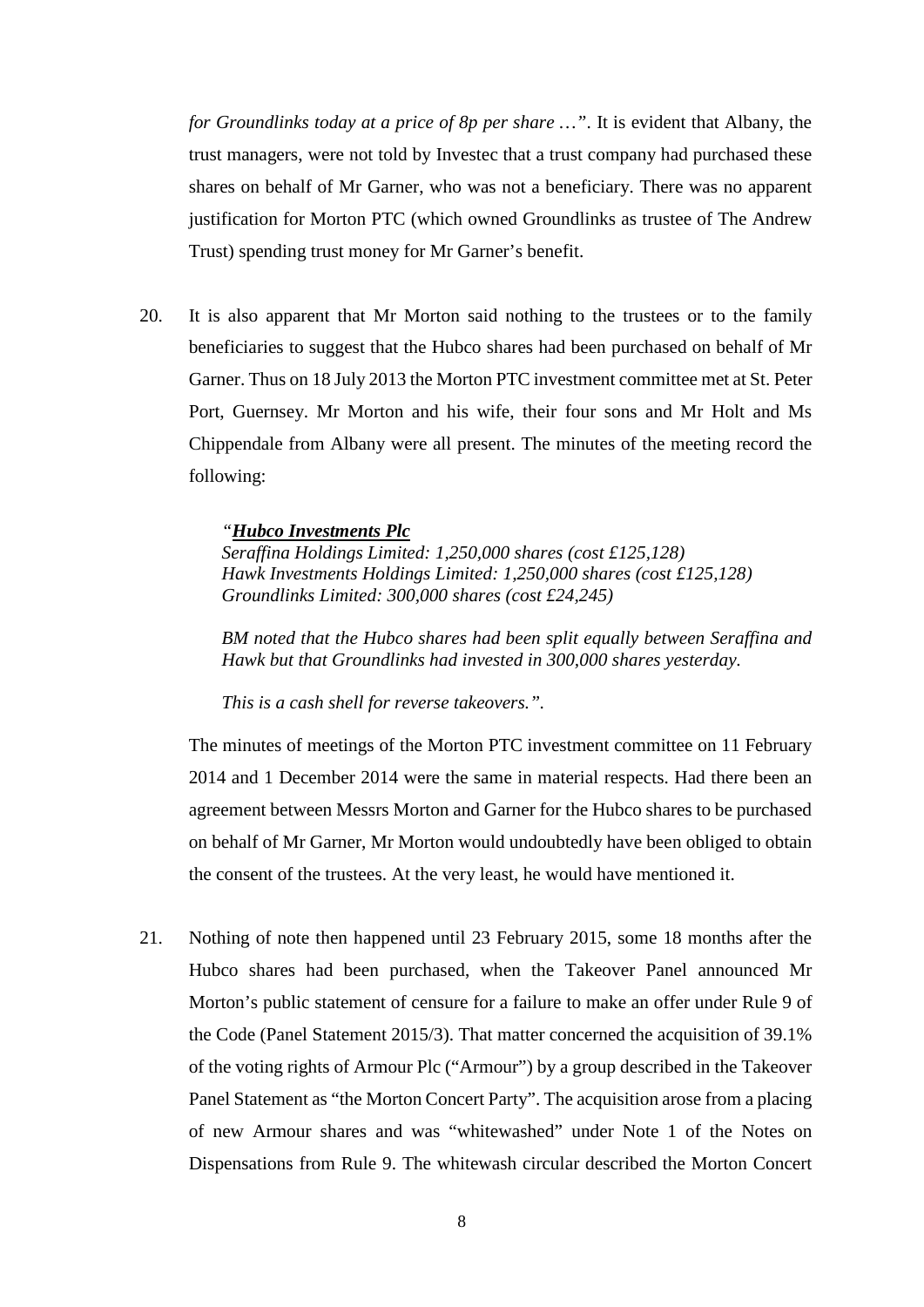Party as comprising, amongst others, Seraffina, Hawk and Groundlinks in addition to Mr Morton and his wife. Each of the three companies was described as owned by the trustees of trusts for one or other of Mr Morton's sons.

- 22. Additional shares of Armour then became available at attractive prices and Mr Morton told the Panel that he was asked if he would like to buy them. Mr Morton told the Executive that he declined the offer because he knew that to accept it would trigger an obligation under Rule 9.1(b) to extend an offer for all the issued shares of Armour not owned by the Morton Concert Party. Instead, however, during August 2011 Mr Morton arranged for these shares to be purchased in the names of his four sons, taking the view that they were not members of the Morton Concert Party. Mr Morton then made gifts to each of his sons in sums of money equal to the purchase price of the shares. Separately, in June 2011, Mr Charles Morton had also purchased some Armour shares on his own account. Mr Morton disclosed none of this to the Executive. Under Rule 9.1(b) the effect of these purchases was to increase the shareholding of the Morton Concert Party within the 30% to 50% range of Armour's issued share capital and to trigger an obligation to extend an offer to other shareholders under Rule 9.1(b) of the Code. Mr Morton attempted to avoid this obligation by the devices described.
- 23. Before this statement of public censure, Mr Morton had twice been privately censured by the Panel. On one such occasion the misconduct in question had amounted to a breach of section 9(a) of the Introduction to the Code, the terms of which had then been drawn to his attention.
- 24. The Panel's public statement of censure of Mr Morton on 23 February 2015 caused Investec to undertake a review of previous transactions in which they had acted for Mr Morton. On 25 February 2015 Mr Hollier telephoned Mr Morton to tell him that the July 2013 purchase of Hubco shares had taken the interests of the Morton family to 31.6% of the Hubco issued share capital. The material part of that telephone conversation was as follows: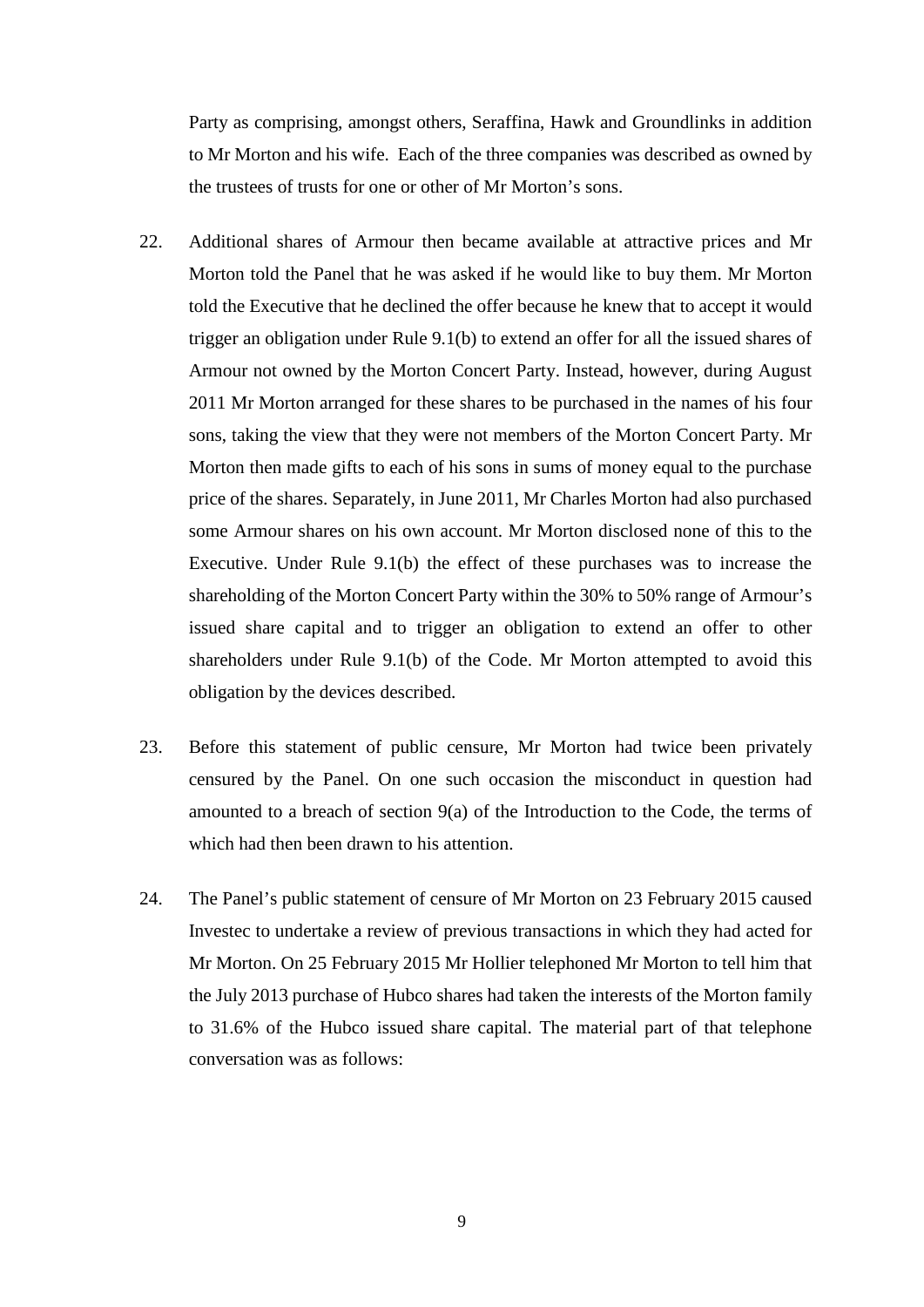*"EH: It looks like that took the percentage from about 28.2 to 31.6.*

*RM: [Snort]*

*EH: Yeah. So my compliance department have asked if you could seek advice on that now you are aware and if you could notify the Takeover Panel and get their…*

*RM: [Incredulous laughter]*

*EH: … opinion on where you stand.*

*RM: Oh dear.*

*EH: Sorry to be the bearer of bad news.*

*RM: Shit. That's the one that's… where's that listed on?*

*EH: It's listed on the ISDX Market which used to be …*

*RM: ISDX.*

*EH: … which used to be Plus Markets. I don't know if it was Plus Markets when the trades were done. So I'm not sure.*

*RM: [Sigh]. Right, right, right, right, right, right, right, right, right. Oh fuck.*

*EH: So, I'm guessing you weren't aware of that and I wasn't aware of that and obviously having everything analysed has brought that up.*

*RM: Christ, I wasn't aware of it either. Just a cash shell sitting there.*

*EH: I know, so obviously, I've been asked to call you to notify you as obviously we found out this morning and I think the Firm's position is we need to notify you as soon as we realise that there's an issue there and obviously they've asked if you can notify the Takeover Panel and obviously seek their…".*

- 25. The recording of this conversation was played back to the Committee at the hearing. Mr Morton's reaction to the news suggests that he believed that the Groundlinks purchase of Hubco shares had, or could have, triggered a Rule 9 obligation. It was also evident that the advice of Investec's compliance department was that he consult the Takeover Panel. What is conspicuous by its absence from this conversation was any suggestion by Mr Morton that Groundlinks had purchased, and now held, the Hubco shares on behalf of Mr Garner.
- 26. Mr Morton evidently contacted his solicitor, Colin Maltby ("Mr Maltby"), who on 26 February 2015 emailed Ms Chippendale at Albany saying *"Please could you send me details of the acquisition made by Groundlinks of around £40,000 [sic] worth of Hubco stock in 2013? …* ".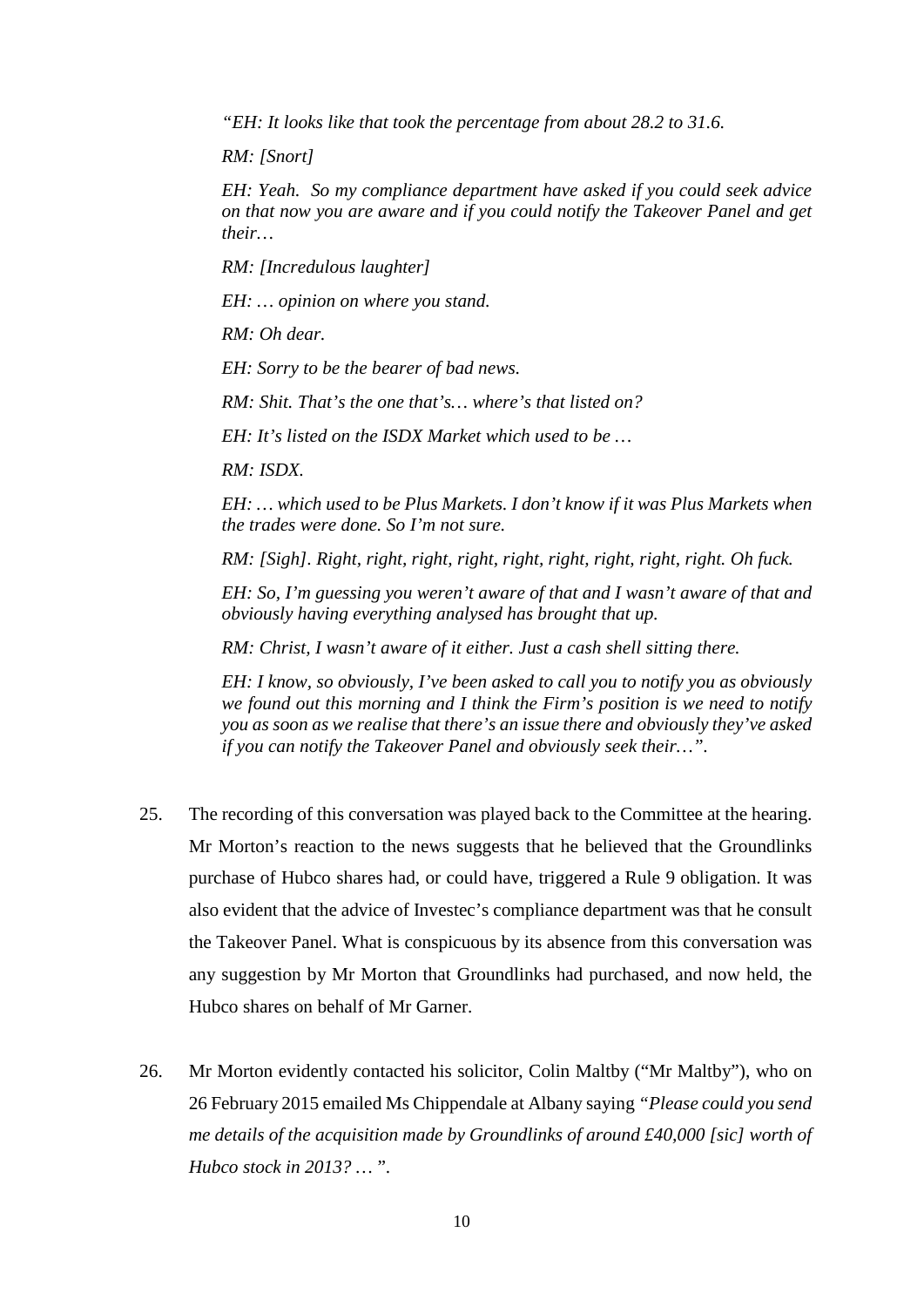27. During the morning of 27 February 2015 Mr Morton again spoke on the phone to Mr Hollier. During this conversation Mr Morton claimed for the first time that the Hubco shares were being held on trust, the alleged reason for that being that Mr Morton had, at the time of purchase, been alive to the need to avoid acquiring an interest of 30%. The material part of that conversation went as follows:

> *"RM: And I've been researching that other matter that you mentioned to me. EH: OK.*

*RM: And it appears that Groundlinks is holding the shares that it has got in trust so in terms of transferring them to the beneficiary should we put that through the market through you or should we do it off market or what?*

*….*

*RM: So what I did after you, you know, said all that I sort of did a bit of digging and research to find out, sort of, what the hell happened because I know when we, sort of, did it all in the first place that we were restricted to 29.9 and we could not go over that in any shape or form whatsoever.*

*EH: OK. So they were bought on behalf of someone else?*

*RM: Yep. OK."*.

- 28. It is relevant to note that Mr Morton did not identify the third party beneficiary on whose behalf the Hubco shares were allegedly held. It is also difficult to understand what "research" Mr Morton could have done since talking to Mr Hollier a few days earlier as there were no documents at all that evidenced either the trust to which he referred or any other arrangement with a third party. In an email sent to Mr Morton at 17:21 on 27 February 2015 (and copied to Mr Holt and Ms Chippendale at Albany) Mr Hollier said that he had discussed the matter with his compliance department who could not advise on whether Mr Morton had breached any Takeover Panel rules and advised that he speak to the Takeover Panel to clarify the situation.
- 29. At 08:46 GMT on 28 February 2015 Mr Garner telephoned Mr Morton from Austria where he was on a skiing holiday. This conversation was not recorded but they spoke for over 23 minutes. At 09:33 on the same day (about 23 minutes after the phone call concluded) Mr Garner emailed Mr Morton as follows: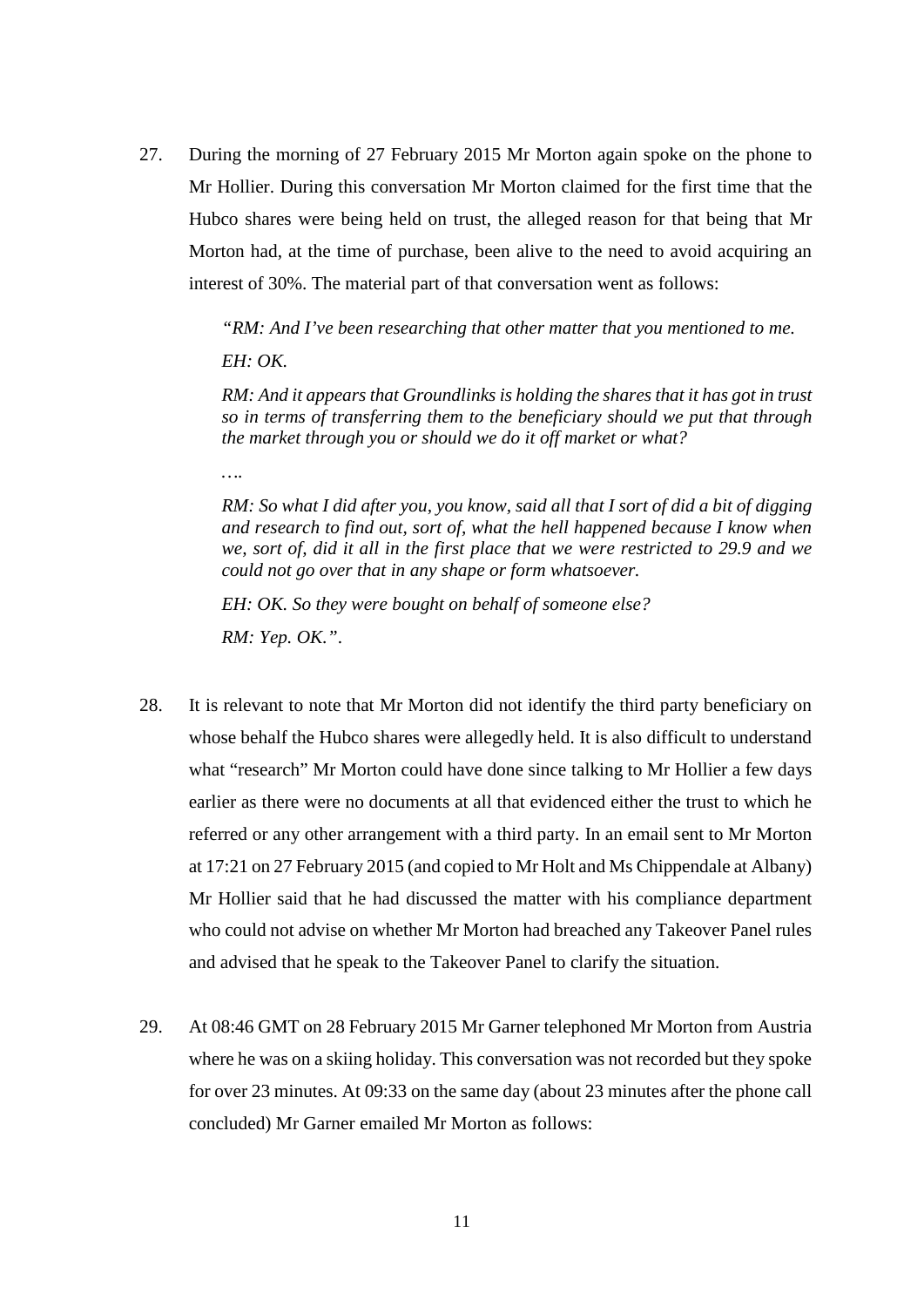*"Dear Mr Morton,*

*I apologise for the delay in sending this email but I am now in a position to pay for the 300,000 shares in HubCo Investments PLC which you very kindly bought on my behalf and which you are holding for me.*

*I will inform my broker first thing on Monday morning and that he should expect a call from Investec with the bargain being 300,000 shares in Hubco at 8p per share.*

*His details are:*

*[address of Richard Davies at Redmayne Bentley, Mr Garner's brokers]*

*Again – thank you for doing this for me, and I hope the delay in payment hasn't caused you any embarrassment.*

*Thanks,*

*John"*.

- 30. Mr Morton persistently claimed to the Executive that this email from Mr Garner was spontaneous and unprompted. The Committee does not accept this: it believes that Mr Garner's email was a response to a request from Mr Morton that Mr Garner confirm in writing an arrangement of the sort that Mr Morton had described on the previous day to Investec. There is no record of any other conversation between Messrs Morton and Garner in the period from 25 to 28 February 2015 and the probability is (although this will never be known for certain) that it was during the call on the morning of 28 February that Mr Morton suggested to Mr Garner that he send to him an email along the lines of that sent soon afterwards at 09:33.
- 31. On 2 March 2015 the Groundlinks shares of Hubco were sold and transferred to Mr Garner.
- 32. On 23 March 2015 Hawk purchased 8,360 of Mr Garner's shares of his online retail company for a price of £25,990.60. By this means Mr Garner was effectively reimbursed for his purchase of Groundlinks' Hubco shares, albeit his own shareholding in the online retail company was reduced as a result.
- 33. Mr Garner's email to Mr Morton of 28 February was forwarded later on the same day to Mr Hollier of Investec and to Mr Holt and Ms Chippendale of Albany. By this means, they came to know for the first time the identity of the third party on whose behalf Groundlinks was alleged to have purchased and held the Hubco shares.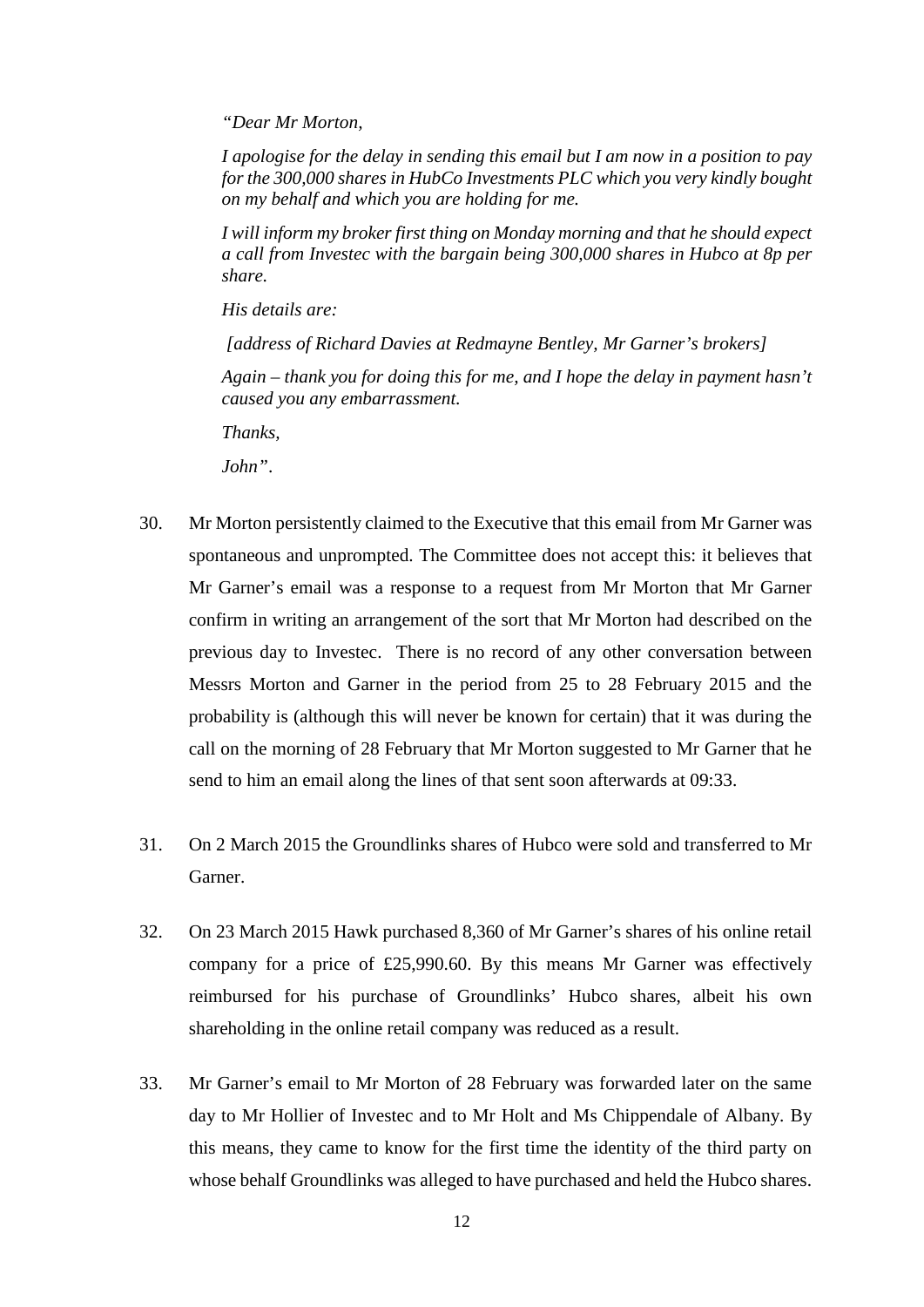On the previous day Ms Chippendale had emailed Mr Morton's solicitor, Mr Maltby, asking for details of the transaction and how it was to be ratified. She said:

*"Mr Morton has indicated that Groundlinks are holding these shares for a third party which we were not aware of until now. Are you able to provide relevant details and rationale etc? As you will appreciate, had we been aware, we would also have required due diligence on the third party and put an agreement in place.* 

*Once you provide details, we can agree how to ratify this".*

Mr Maltby replied on 1 March saying that they would need *"a simple Declaration of Trust and Promissory Note effective from the date of purchase".*

- 34. No declaration of trust was ever drawn up, but on 19 March 2015 Mr Maltby drafted a promissory note (hereinafter, the "Promissory Note"). By the Promissory Note, Mr Garner as borrower promised to pay Groundlinks as lender the sum of £24,245 on demand along with interest thereon, payable monthly with effect from 17 July 2013 at the rate of 1.5% above National Westminster Bank base rate. The Promissory Note was undated.
- 35. On 23 March 2015 Mr Maltby emailed Mr Garner attaching the Promissory Note and asking him to sign it. On 27 April Mr Maltby emailed Mr Garner asking whether he had "*Any news on that date?".* In response to that enquiry Mr Garner apologised for the delay and said:

*"Here is a scan of the original that I dug out. I signed it on the 17th July 2013. I have the original here in my office...".*

The document attached to Mr Garner's email appears to be an exact copy of the Promissory Note drafted by Mr Maltby on 19 March save that it had been signed by Mr Garner and dated in manuscript *"17/7/2013"*.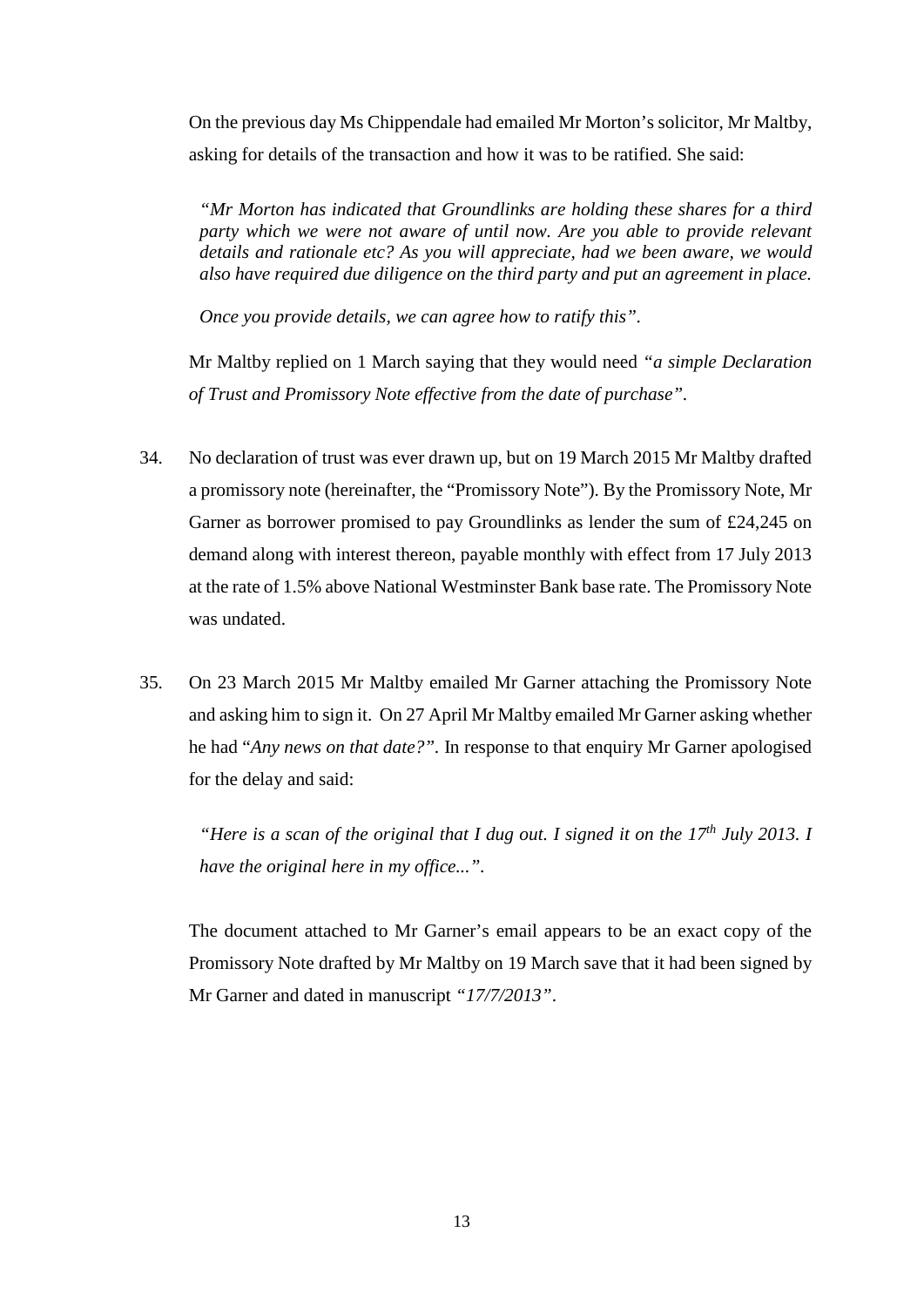#### Investigation by the Executive

- 36. Meanwhile, on 16 April 2015 Investec had reported the Groundlinks purchase of Hubco shares to the Executive, it having become clear by then that Mr Morton was not going to report the matter himself despite Investec's advice that he should do so.
- 37. On 21 April 2015 the Executive spoke to Mr Morton on the telephone. A note of that conversation records Mr Morton as saying that he did not think a bid obligation had been triggered as the shares had been transferred to the beneficial owner. Mr Morton explained that Mr Garner was a friend of his son, Robert. Mr Morton said that Mr Garner had been short of money in July 2013 so that the purchase of the Hubco shares had been funded by him (Mr Morton) by way of a promissory note. Mr Garner had since raised funds by selling shares in another business and that had enabled him to purchase the shares from Mr Morton.
- 38. On 22 April 2015, at Mr Morton's request, Mr Maltby emailed the Executive, attaching the undated Promissory Note and confirming on behalf of his client that the Hubco shares had been purchased by Groundlinks as nominee for Mr Garner who was "*unable to afford to pay for same and who entered into the attached Promissory Note".*
- 39. On 7 May 2015, in response to a list of questions emailed by the Executive to Mr Morton, Mr Morton confirmed by email that:

*"…3. The terms of the bare trust were that we would loan John Garner the funds to acquire the shares pending his realisation of sufficient funds to pay for them, in the meantime we would hold them as nominee and vote according to his wish.*

*4. This was a verbal arrangement supported by the promissory note and the shares...".*

40. On 8 May 2015 there was a lengthy telephone interview of Mr Morton by the Executive which was recorded in full. In the course of that interview Mr Morton maintained that it was his awareness of the Rule 9 implications if his family group's shareholding in Hubco were to reach 30% that prompted the purchase of the shares on trust for Mr Garner. He told the Executive that once the Promissory Note had been signed it had been held by Mr Maltby. He also maintained that in December 2014 Mr Garner had phoned him to say that he had received enquiries from potential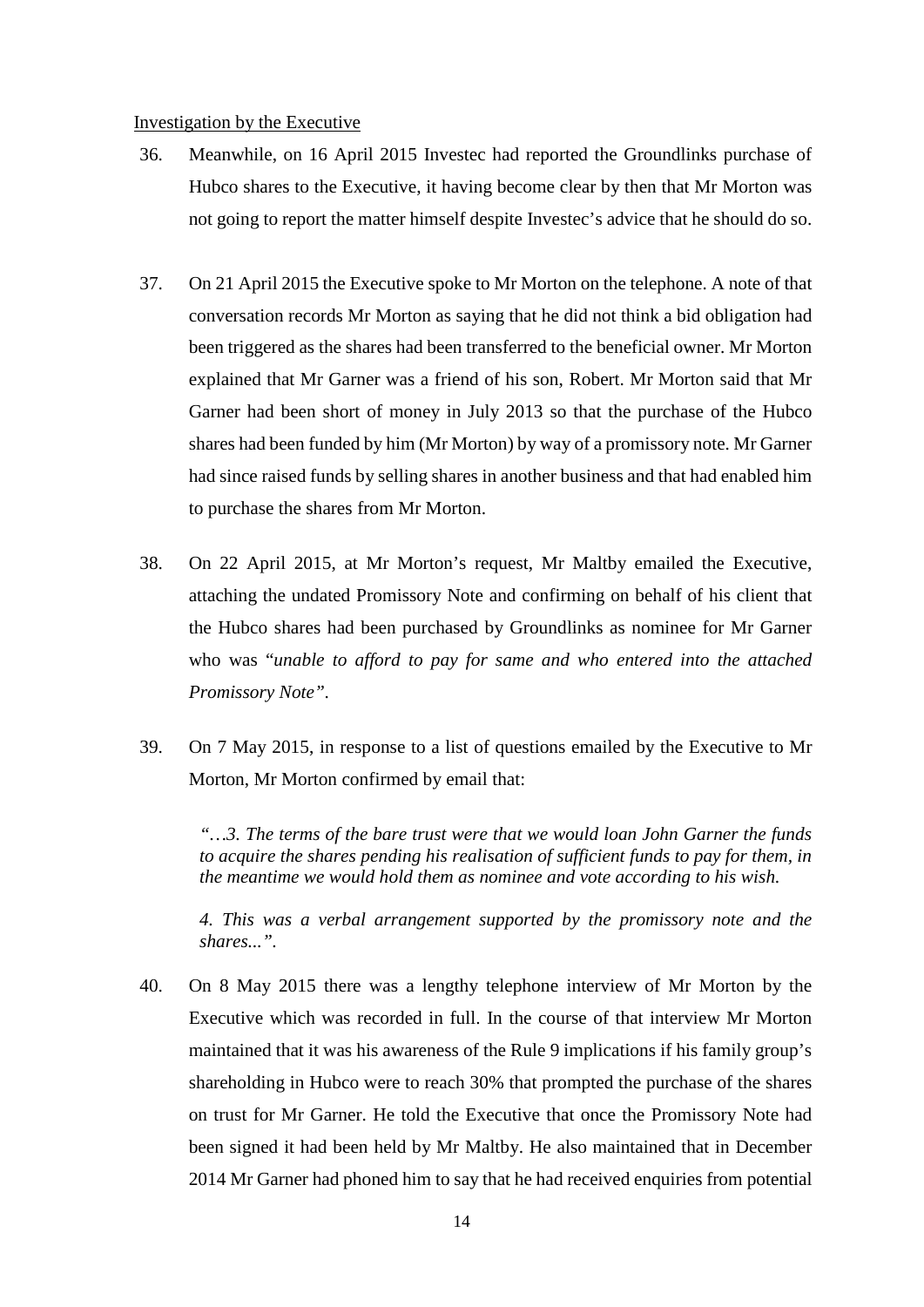investors in his online retail company and he had agreed to sell some of the shares in order to raise cash. Mr Morton said to the Executive that he had then told Mr Garner that he thought that to be *"a great idea because it means you can take up the Hubco shares as well and we can clear this promissory note out the way…".*

- 41. There is no doubt, therefore, that Mr Morton attempted to mislead the Executive into believing that the Promissory Note had been produced and signed at about the time of the July 2013 purchase and that it had recorded an existing debt at the time when Mr Garner spoke of his plans for clearing it in December 2014. None of this was true: on 28 August 2015, at a late stage of the investigation, Mr Maltby told the Executive that he had drafted the Promissory Note on 19 March 2015.
- 42. On 27 May 2015, when the provenance of the Promissory Note was still unknown to the Executive, the Executive interviewed Mr Garner. This interview was recorded in full. He told the Executive that Mr Morton had offered to lend him the money on a promissory note until such time as he could pay for the shares. He said that the arrangement between him and Mr Morton had been discussed and agreed over dinner at the end of June or beginning of July 2013. According to Mr Garner, Mr Maltby had then sent through the paperwork. Mr Garner maintained that he had dug through his folders and found the copy of the Promissory Note which he had signed. He then went on to tell the Executive that he had signed the Promissory Note on 17 July 2013 and he knew that to be the case because that was the date on the document and his practice was to date a document on the date he signed it. On the following day, Mr Garner emailed the Executive attaching, amongst other documents, the signed and dated Promissory Note. All this was a lie: Mr Garner had been sent the Promissory Note on 23 March 2015 as an attachment to an email from Mr Maltby with a request that he sign it.
- 43. On 8 June 2015 Mr Garner wrote a detailed formal letter to the Executive saying that he had been unused to the "questioning style" of interview to which he had been subjected and was now taking the opportunity to "answer factually and accurately the points raised". Unfortunately, Mr Garner's letter did nothing of the sort: he proceeded to embroider the story which he had previously given to the Executive. He said in the letter that the share purchase agreement had been made over dinner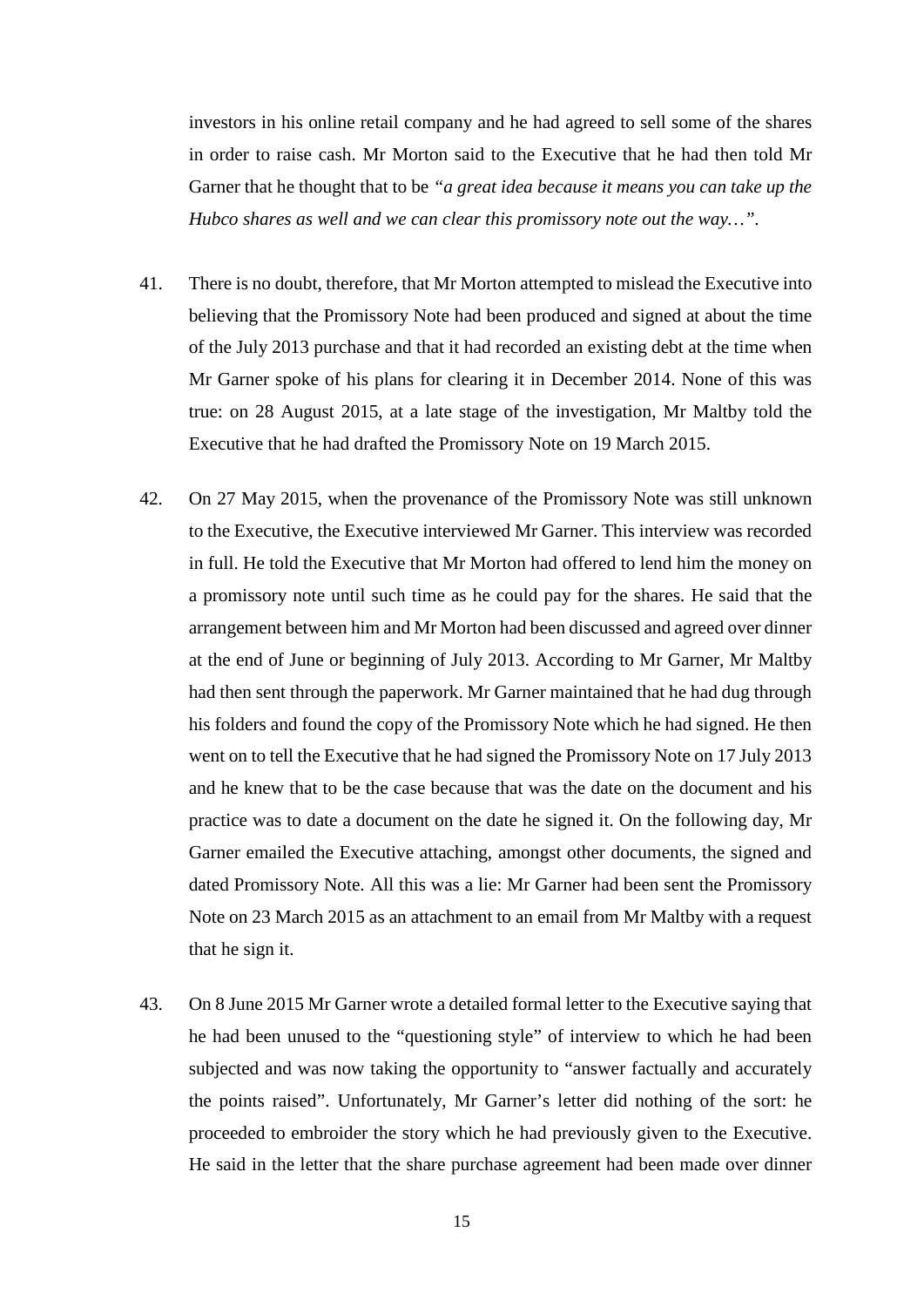with Mr Morton at the Corbiere Phare restaurant in Jersey in July 2013. He went on to say that Mr Morton told him that some shares in Hubco might be available and offered to lend him the money on the basis that he would repay it at the end of the year, by when Mr Garner envisaged being in funds. Mr Morton said he would get his lawyer, Mr Maltby, to send a promissory note: this, Mr Garner claimed, had been duly sent to him and he had executed it and sent a copy to Groundlinks at the postal address on the promissory note. He went on to say *"You have a copy of this document".* The document referred to was a copy of the Promissory Note sent to Mr Garner on 23 March 2015 which he had subsequently signed and dated 17 July 2013 and which had since been provided to the Executive as an attachment to an email from Mr Garner sent on 28 May 2015. Mr Garner confirmed this story in substance when he was interviewed in person by the Executive on 11 August 2015.

- 44. Mr Morton was interviewed again by the Executive on 14 August 2015. During this interview, which was conducted by phone, he told the Executive that the agreement to purchase the Hubco shares on behalf of Mr Garner had been reached over dinner at the Corbiere Phare restaurant on 11 July 2013. He claimed to have instructed Mr Maltby to draft a promissory note and send it to Mr Garner and the Promissory Note had been signed by Mr Garner at about the time the shares had been purchased on 17 July 2013.
- 45. The story about the Promissory Note then began to unravel. On 14 August 2015 the Executive emailed Mr Morton with various demands, including that he instruct Mr Maltby to make himself available to answer the Executive's questions and that he instruct him to provide copies of all his documents relating to the July 2013 purchase of the shares in Hubco, the arrangement with Mr Garner and the Promissory Note. Mr Morton was also asked to produce his mobile telephone records. Mr Morton was also directed to instruct the relevant employees of Albany to produce their documents and to make themselves available to answer the Executive's questions.
- 46. On 23 August 2015 Mr Morton emailed the Executive saying that he had spoken to Albany and to Mr Maltby and that: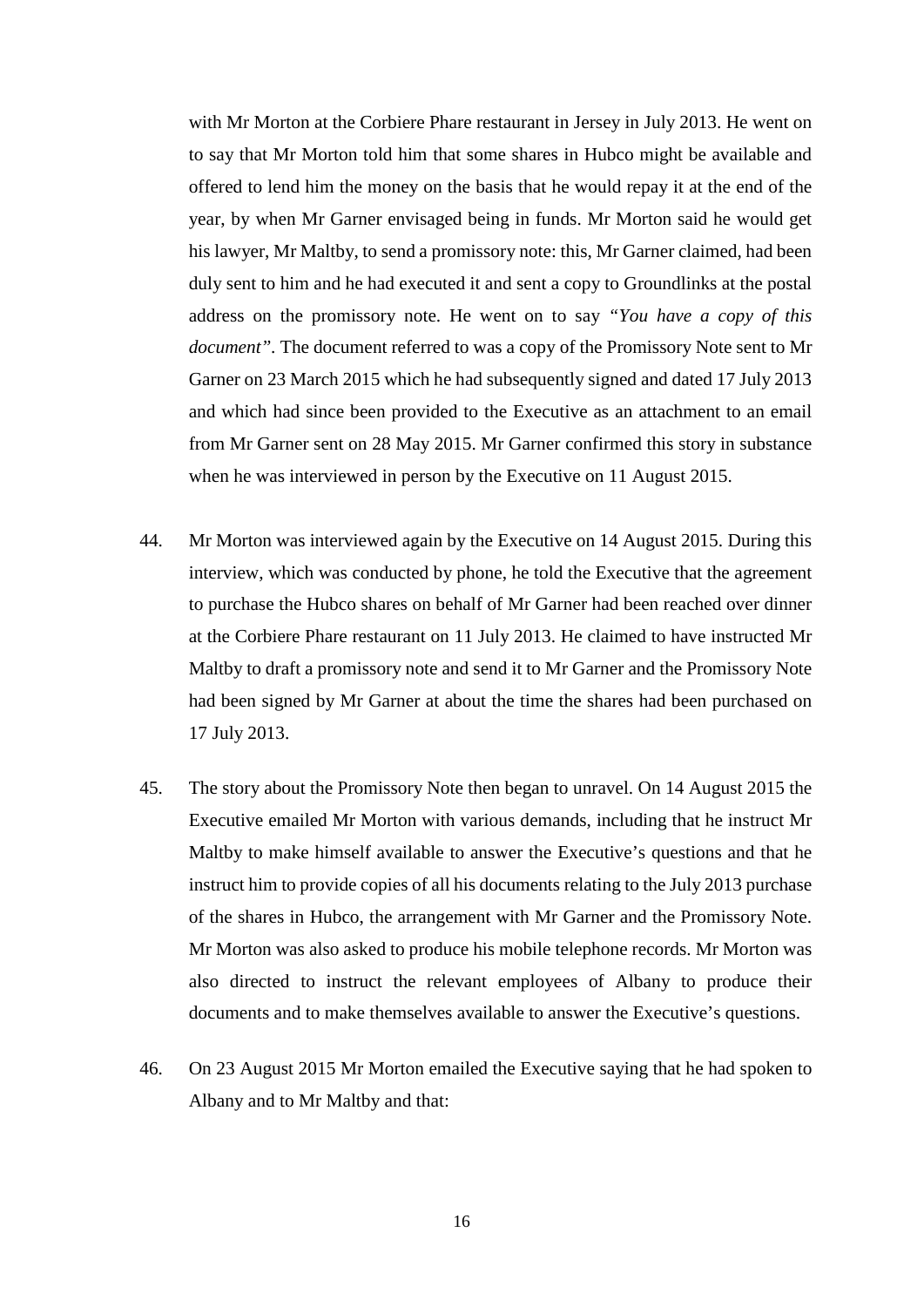*"Many of the assumptions which I have made in our telephone discussions appear to be mistaken now that I have managed to obtain firm evidence and I apologise for these obvious memory failures, which are now a daily occurrence and hastening my retirement".*

47. On 28 August 2015 at 13:40 Mr Garner emailed the Executive referring to an earlier email and saying:

*"I have been concerned about my assumptions surrounding the promissory note. I have spoken to Colin Maltby and he has advised me that I sent a signed copy of the note to him on 23rd March 2015…".*

Mr Garner went on to apologise for the incorrect information he had previously provided regarding the Promissory Note. He said that he now had consulted with Mr Morton in an effort to jog both of their memories as to the circumstances surrounding the Promissory Note.

- 48. As mentioned previously, on 28 August 2015 Mr Maltby told the Executive that he had drafted the Promissory Note on 19 March 2015. This was said during a phone call with the Executive during the afternoon of 28 August and confirmed soon afterwards in an email timed at 15:05.
- 49. It is clear, therefore, that Messrs Morton and Garner only retracted their previous stories regarding the Promissory Note and its provenance when it became apparent to them that the true position was about to be revealed as a result of the Executive's insistence that Mr Maltby and Albany produce their relevant documents and answer questions. The Committee has no hesitation in rejecting the claims, made by Mr Morton and Mr Garner severally, that the untruths previously told to the Executive had been the result of wrong "assumptions" innocently made. The Committee has concluded that Mr Morton and Mr Garner both lied systematically about the date on which the Promissory Note was produced and signed and the circumstances in which it came to be created. When these lies were told, the events in question were very recent. Subsequently, in July 2016, Mr Morton suffered an acute episode of illness and he has experienced severe chronic health problems ever since, but at the material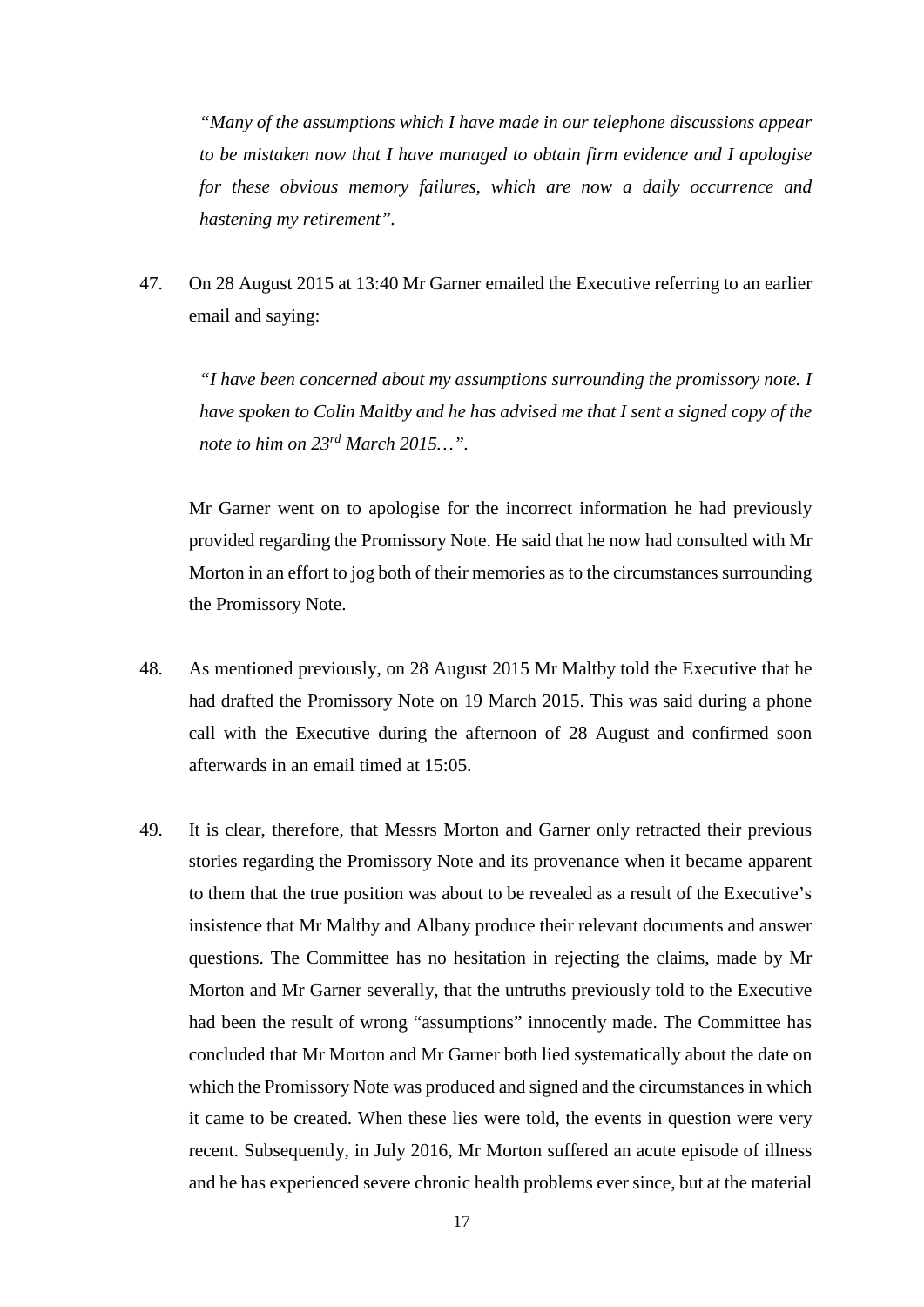times his health and age afforded no conceivable excuse for the dishonest misrepresentations made systematically to the Executive. For his part, Mr Garner's participation in this dishonest story was as sustained and enthusiastic as Mr Morton's

- 50. It is also to be noted that when telephone records were produced during August 2015 they revealed what had hitherto been denied, namely that Messrs Morton and Garner did speak to each other before Mr Garner sent his email of 28 February 2015.
- 51. Hitherto the Executive had been investigating a potential breach of the mandatory offer obligation set out in Rule 9 of the Code. The investigation, however, now took a curious turn. On 23 September 2015 the Executive obtained a copy of the Hubco share register. This showed that by July 2013, when Groundlinks purchased 300,000 shares of Hubco, Mr Morton and persons or parties with whom he or his family companies had apparently acted in concert already owned in aggregate more than 50% of Hubco's issued share capital. This more extensive Morton concert party included employees or directors of Hubco and Hub Capital. The result (subject to a possible complicating factor which had been removed when Groundlinks' shares in Hubco were sold to Mr Garner) was that under Rule 9 the more extensive Morton concert party had been free all along to purchase additional shares of Hubco without triggering an obligation to extend an offer for the remaining shares.
- 52. This discovery prompted the Executive to interview both of Messrs Morton and Garner again. They were interviewed separately and in person on different dates in October 2015. During these interviews the Executive explained in detail the development referred to in paragraph 51 above and that, as a result, neither Mr Morton nor Mr Garner were any longer being investigated for breach of the mandatory offer obligations in Rule 9 of the Code. Both Mr Morton and Mr Garner were told, however, that the Executive was very concerned by the manner in which they had conducted themselves towards the Executive and by the untrue information that had been provided to date. The attention of both men was drawn to the obligations on those dealing with the Takeover Panel or to whom enquiries are directed under section 9(a) of the Introduction to the Code. Both men were asked whether they still contended that Groundlinks had purchased the Hubco shares in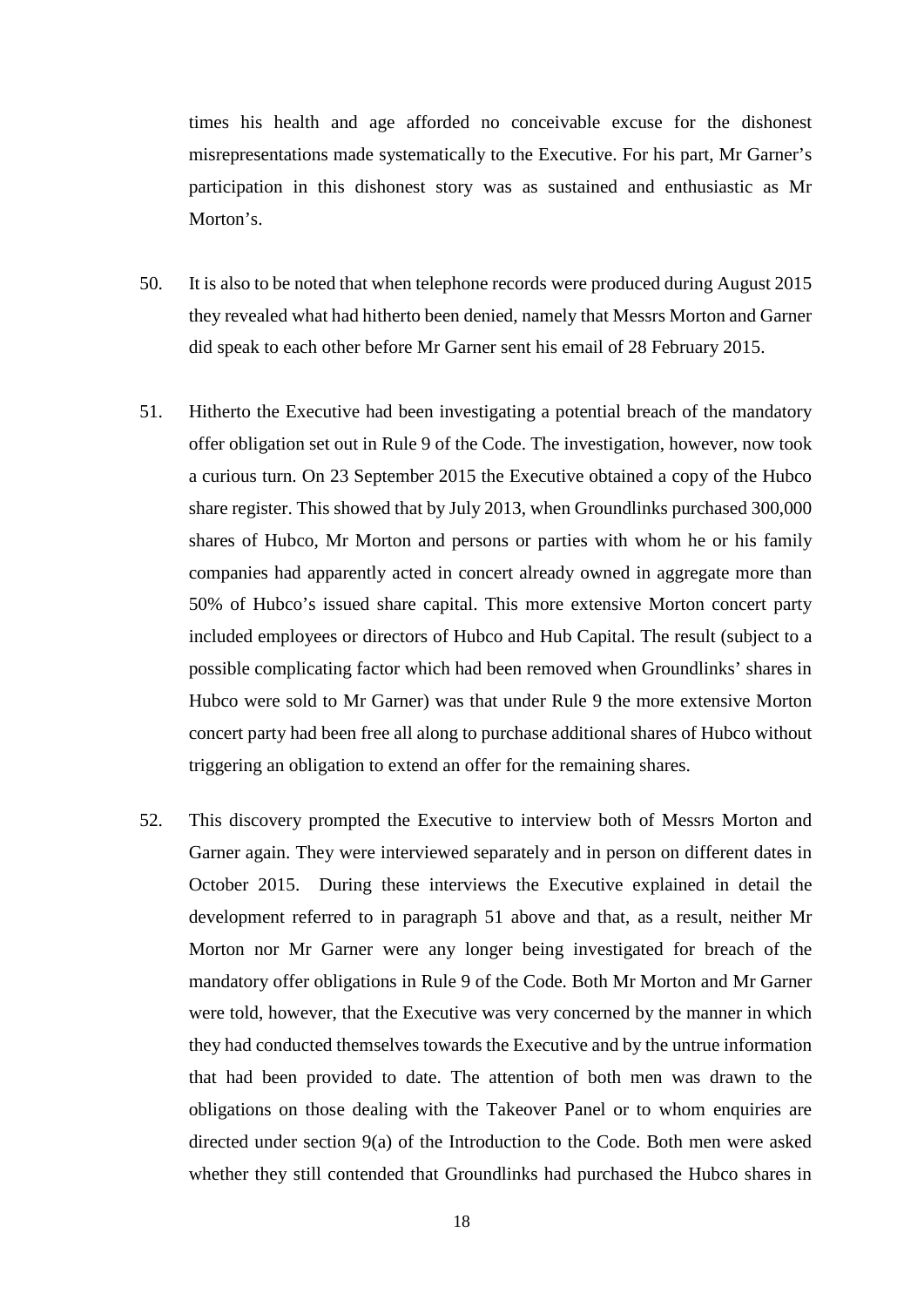July 2013 pursuant to an arrangement between Messrs Morton and Garner that they would be purchased and held on behalf of Mr Garner. Mr Morton and Mr Garner both confirmed their previous evidence that there had been such an arrangement. By now both Mr Morton and Mr Garner claimed that the relevant agreement had been made, not over dinner at Corbiere Phare on 11 July 2013 (it transpired that Mr Garner had left Jersey by the evening of 11 July), but over breakfast on the same day at a restaurant called El Tico.

- 53. As previously stated, the Committee has concluded that there never was any such agreement. Purchasing the Hubco shares through Groundlinks (a company which the Executive had previously found to be a member of the Morton concert party) and holding those shares as nominee for Mr Garner made no sense when, as Mr Morton claimed, a driving factor in concluding the arrangement was to avoid acquiring 30% or more of Hubco's issued share capital. It would have made more sense simply to lend Mr Garner the money to enable him to purchase the shares in his own name while executing a promissory note. Mr Morton suggested that purchasing the shares in the name of Groundlinks afforded some form of security, albeit he claimed to have trusted Mr Garner to honour the debt. In the Committee's view, the question of security was introduced by Mr Morton in an attempt to justify an arrangement which had no apparent commercial rationale. But be that as it may, one would have expected some agreement to have been reached regarding interest on the debt, even if it was simply an agreement to waive the payment of interest. But interest was not discussed at all until the subject was raised during March 2015 in the course of exchanges between Mr Maltby and Albany.
- 54. Furthermore, there was absolutely no contemporary documentary record of the agreement – not even a brief email from Mr Garner expressing his thanks for the favour done to him. The fact that Messrs Morton and Garner later collaborated to produce a dishonestly back-dated promissory note in an attempt to claim that the debt had been acknowledged at the time, casts further doubt on the existence of the agreement. The content of Mr Morton's telephone conversation with Investec on 17 July 2013 is also inconsistent with an agreement to purchase the Hubco shares on trust for Mr Garner. Investec, who had to execute and record the transaction, were given the impression that this was a straightforward purchase on behalf of one of the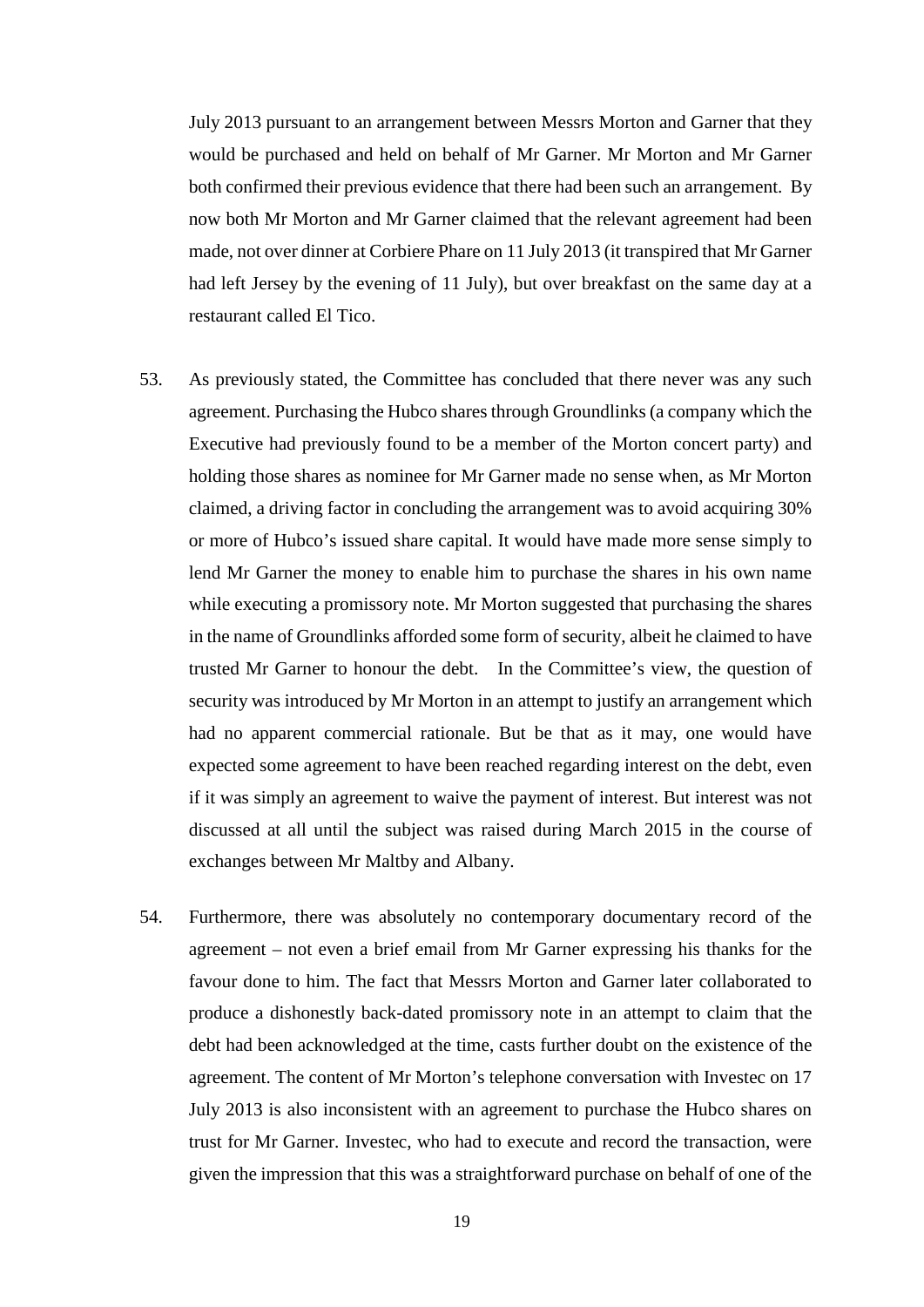Morton family trust companies. And the minutes of the Morton PTC investment committee meeting on the following day would undoubtedly have recorded a purchase by a company owned by the trustee of The Andrew Trust on behalf of a non-beneficiary had there been such a transaction. Mr Holt and Ms Chippendale of Albany both attended this meeting but were told nothing. Just as significant is the fact that the minutes of the Morton PTC investment committee meeting on 2 March 2015 did, for the first time, record that Groundlinks' shares in Hubco *"were held as nominee for John Garner".*

- 55. In the meantime, having been alerted to the Rule 9 problem by Investec on 25 February 2015, it was not until 27 February 2015 that Mr Morton told Investec (after doing some "research") that the Hubco shares had been purchased on behalf of a third party. But even then, and notwithstanding his "research", Mr Morton did not identify the third party. It was not until 28 February, following a phone call with and email from Mr Garner, that Mr Morton identified the beneficiary. The truth is, in the Committee's judgment, that Mr Garner's email of 28 February 2015 was a put-up job purporting to recognise in retrospect an agreement which had never existed.
- 56. It should be noted that there were other features of the claim to have reached an agreement on 11 July 2013 that led the Committee to reject it. Thus the alleged date, time and place of agreement tended to change under the pressure of scrutiny. Furthermore, the number of Hargreave shares offered for sale changed very substantially on the day that Groundlinks made the purchase without causing Mr Morton to revert to Mr Garner for confirmation that he still wished to proceed. Finally, Mr Morton and his family companies were and are very substantial investors in Mr Garner's online retail company: this was the case by February 2015 and the Morton family investments subsequently increased considerably. This was disclosed to the Executive. What was not disclosed to the Executive (and what became apparent only at an advanced stage of its investigation) was Hawk's purchase on 23 March 2015 of shares of Mr Garner in his online retail company for an amount more or less equal to that which Mr Garner had paid three weeks previously for the transfer to him of Groundlinks' shares in Hubco.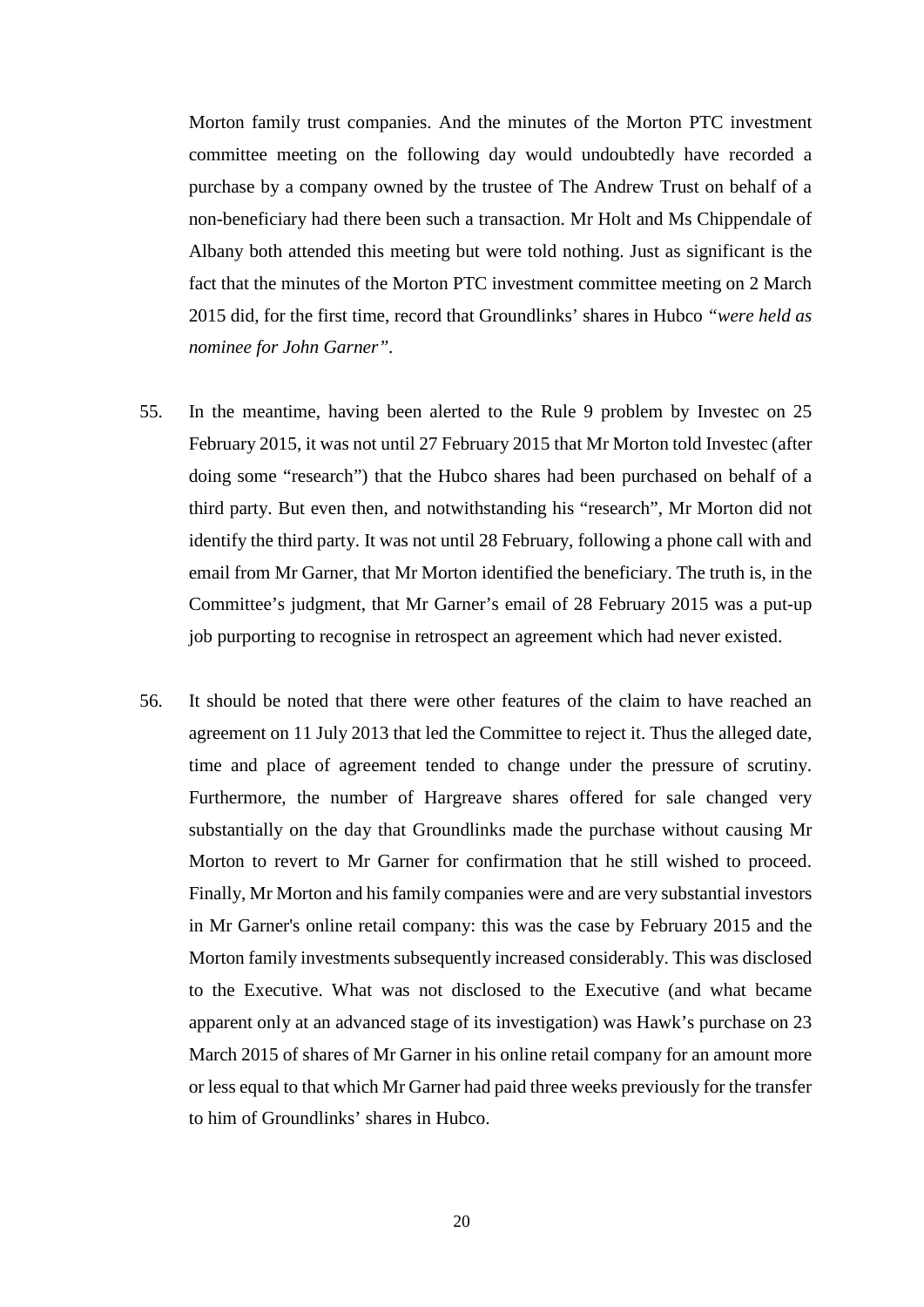#### Sanctions

57. The most serious disciplinary power exercisable by the Takeover Panel is to coldshoulder an offender by declaring the offender to be a person who in the opinion of the Panel is not likely to comply with the Code. Such a declaration triggers the consequence described in section  $11(b)(v)$  of the Introduction to the Code, namely that, while the sanction remains effective, under the rules of the FCA and certain professional bodies, their members become obliged in certain circumstances not to act for the person in question in a transaction subject to the Code. The seriousness of this sanction is evident from the fact that it has only been used twice before during the Takeover Panel's history.

#### (1) Mr Morton

- 58. Notwithstanding the exceptional nature of this sanction, in light of the findings of fact made by the Committee in this case it is inevitable that it should declare Mr Morton to be an offender who in the Committee's opinion is not likely to comply with the Code. Mr Morton's counsel realistically recognised in addressing the Committee that cold-shouldering was inevitable in his client's case and that the sole issue was the duration of the sanction.
- 59. It was submitted on Mr Morton's behalf that six years, the period sought by the Executive, was too long a period having regard in particular to three matters:
	- (i) in contrast to the only two previous cases in which offenders had been coldshouldered, there was in this case no underlying breach of a Rule 9 obligation to make a mandatory offer and, consequently, no damage to other shareholders through failing to make an offer;
	- (ii) in *Principle Capital Investment Trust* ("PCIT") (Takeover Appeal Board Statement 2010/1), the sole case of cold-shouldering to have occurred since time limits had been attached to the sanction, the period upheld on appeal to the Takeover Appeal Board was three years – and it was submitted that that was a worse case than Mr Morton's; and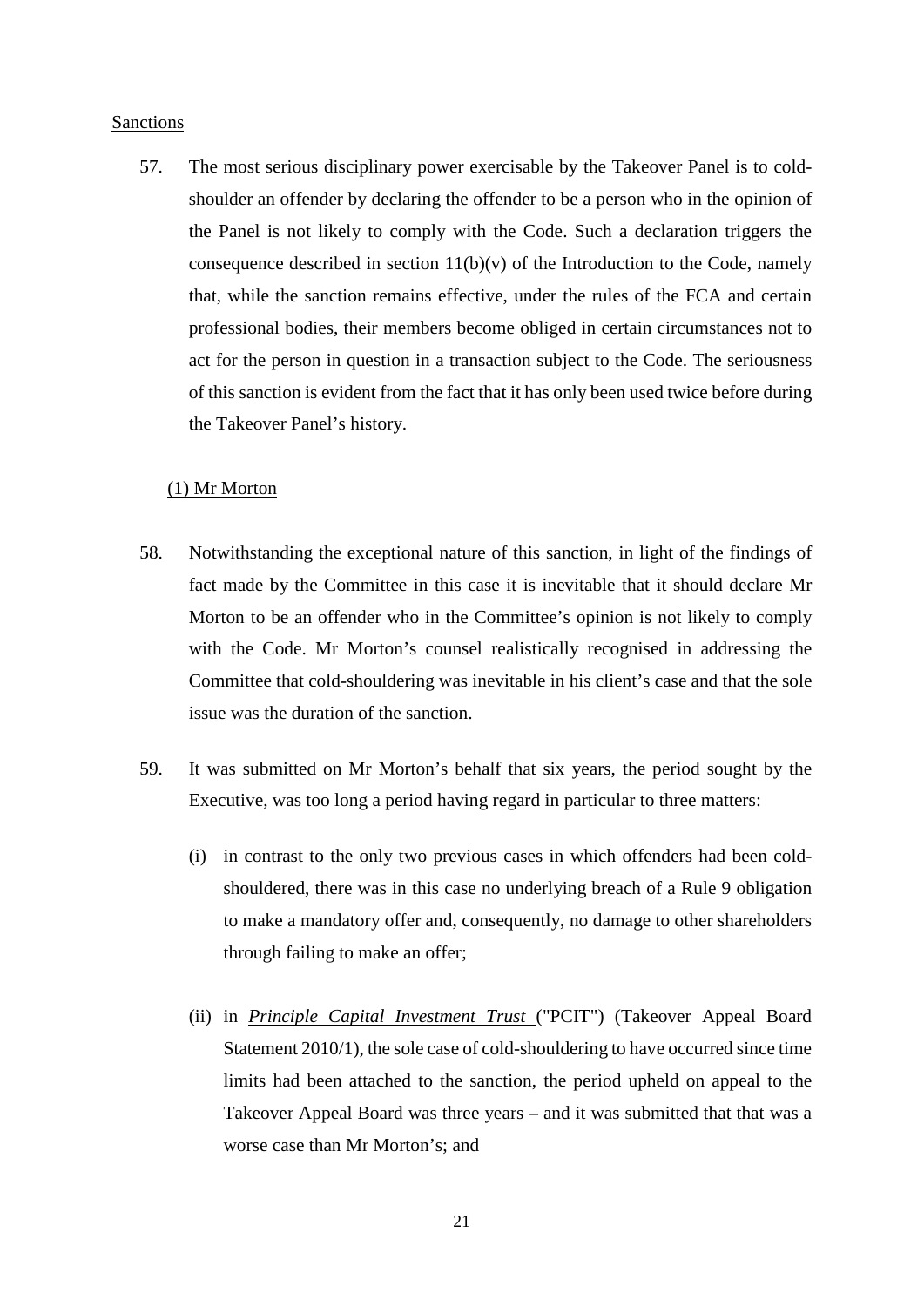- (iii) it was said that Mr Morton's ill health and age and the fact that he was now in the twilight of a successful business career ought to be taken into account in his favour.
- 60. The Committee has considered carefully each of these points and the personal position of Mr Morton generally. It is true that it transpired that there was no breach of an obligation to make a mandatory offer pursuant to Rule 9 in this case and that this feature distinguishes it from both previous cases in which offenders have been cold-shouldered. However, detriment to other persons, including shareholders, is only one of many criteria which the Takeover Panel may take into account in exercising its disciplinary powers. The Panel cannot effectively perform its statutory duty to enforce the Code and regulate the conduct of takeovers unless those who deal with it and to whom it directs enquiries take care to ensure that the information they provide to the Panel is correct, complete and not misleading. That such persons should at least act honestly and in good faith in their dealings with the Panel goes without saying and is vital to the efficacy of the regulatory regime. These obligations underpin the Code and compliance with them is essential if the Executive is to function effectively.
- 61. Mr Morton's conduct in systematically lying to the Executive and in inventing an agreement to purchase Hubco's shares on trust for Mr Garner is no less serious because it later transpired that the whole matter could have been sorted out satisfactorily had he acted honestly and reported the facts to the Executive as he was advised to do at the outset. The particularly egregious misconduct in this case was Mr Morton's collaboration with Mr Garner in providing to the Executive the dishonestly back-dated Promissory Note which purported to acknowledge a fictitious transaction. That dishonesty was no less considered or culpable because it turned out to be unnecessary.
- 62. It is also true that in PCIT the Takeover Appeal Board rejected a cross-appeal by the Executive seeking cold-shouldering for five years and upheld the sanction imposed by the Committee that the offenders should be cold-shouldered for three years. The Committee also acknowledges that PCIT was a case in which an attempt was made to mislead the Panel into believing that the share purchase in question had not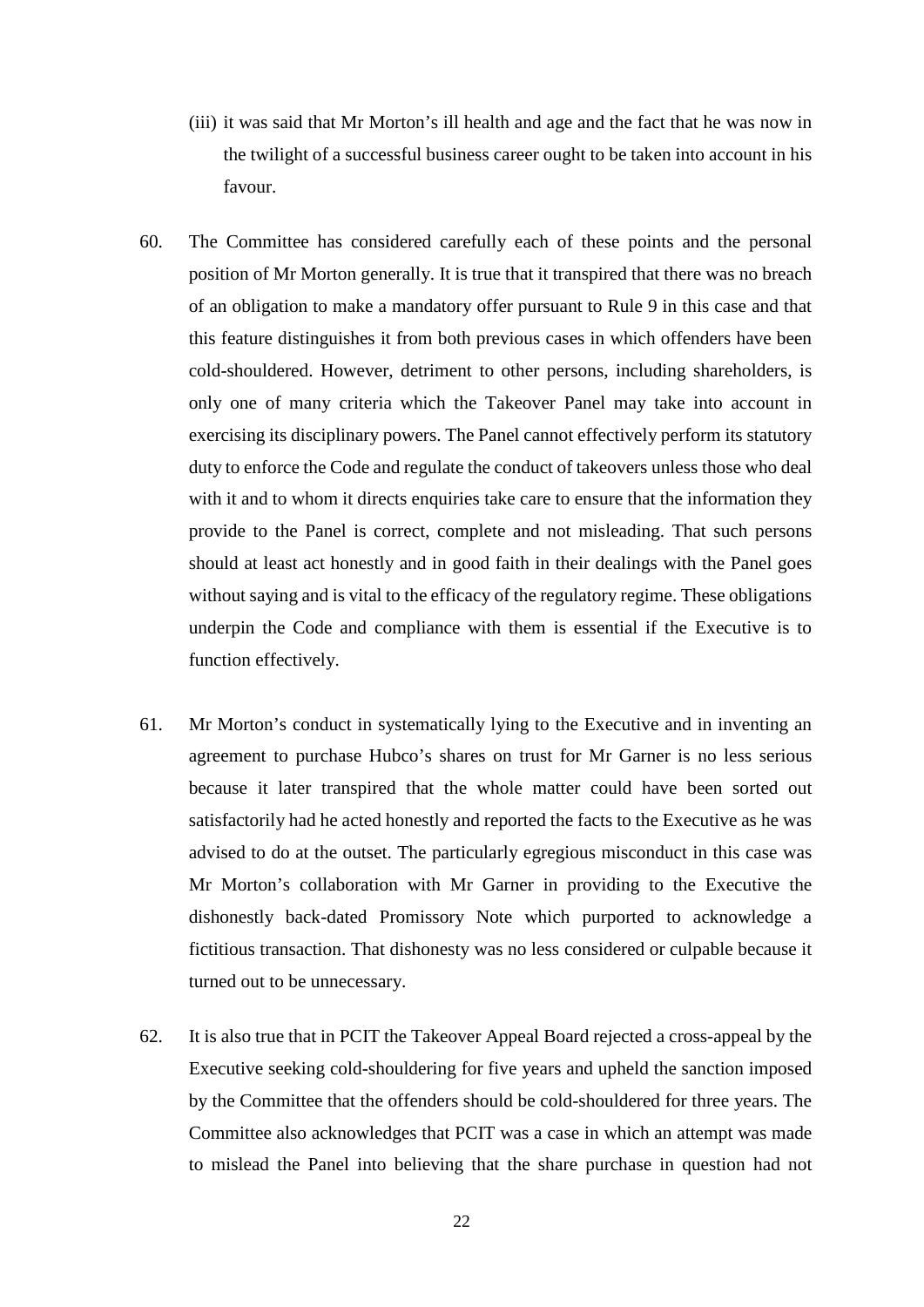triggered a Rule 9 obligation because it had been made coincidentally by an independent party unconnected with those who were acting in concert. However, it is relevant to note that in rejecting the cross-appeal the Takeover Appeal Board observed that, had it *"had to consider the matter entirely afresh, it may very well have been minded to impose a period of five years".* The persons cold-shouldered in the PCIT case had no previous record of Code contraventions.

- 63. In the Committee's judgment Mr Morton's dishonesty in his dealings with the Executive was particularly sustained and serious. It must also have regard to the fact that, by the time this matter was reported to the Executive, Mr Morton had been disciplined on three previous occasions for breaches of the Code. On one such occasion he had been warned of the importance of taking care to provide correct and complete information to the Executive and on another he had been publicly censured for attempting to conceal an obligation to make a Rule 9 mandatory offer. Finally, Mr Morton not only misled the Executive himself, he involved Mr Garner in the enterprise, a friend of his son who had reason to be grateful to Mr Morton for his support for his online retail company and who is now facing a heavy price for having been induced to support him in putting forward an untrue, concocted story. It is right to note that Mr Morton bitterly regrets the damage which he has done to Mr Garner and the Committee accepts this expression of regret as genuine.
- 64. Mr Morton is unfortunately in very poor health. At the hearing before the Committee it was common ground that his health problems were accurately summarised in a letter dated 30 November 2016 from his solicitors, Corker Binning, to the Secretary to the Committee. The Executive invited the Committee to draw an adverse inference from Mr Morton's failure to attend the hearing, but it declines to do so. What is significant, however, is that neither Mr Morton nor Mr Garner instructed their legal teams to challenge the Executive's case on breach of the Code or to test by crossexamination any aspect of the evidence. The Committee concludes that the position taken was realistic and simply recognised that the evidence produced by the Executive was irrefutable. While Mr Morton's ill health affords a good reason for his non-attendance at the hearing, it provides no excuse for his conduct during the Executive's investigation, all of which pre-dated the onset of his current problems.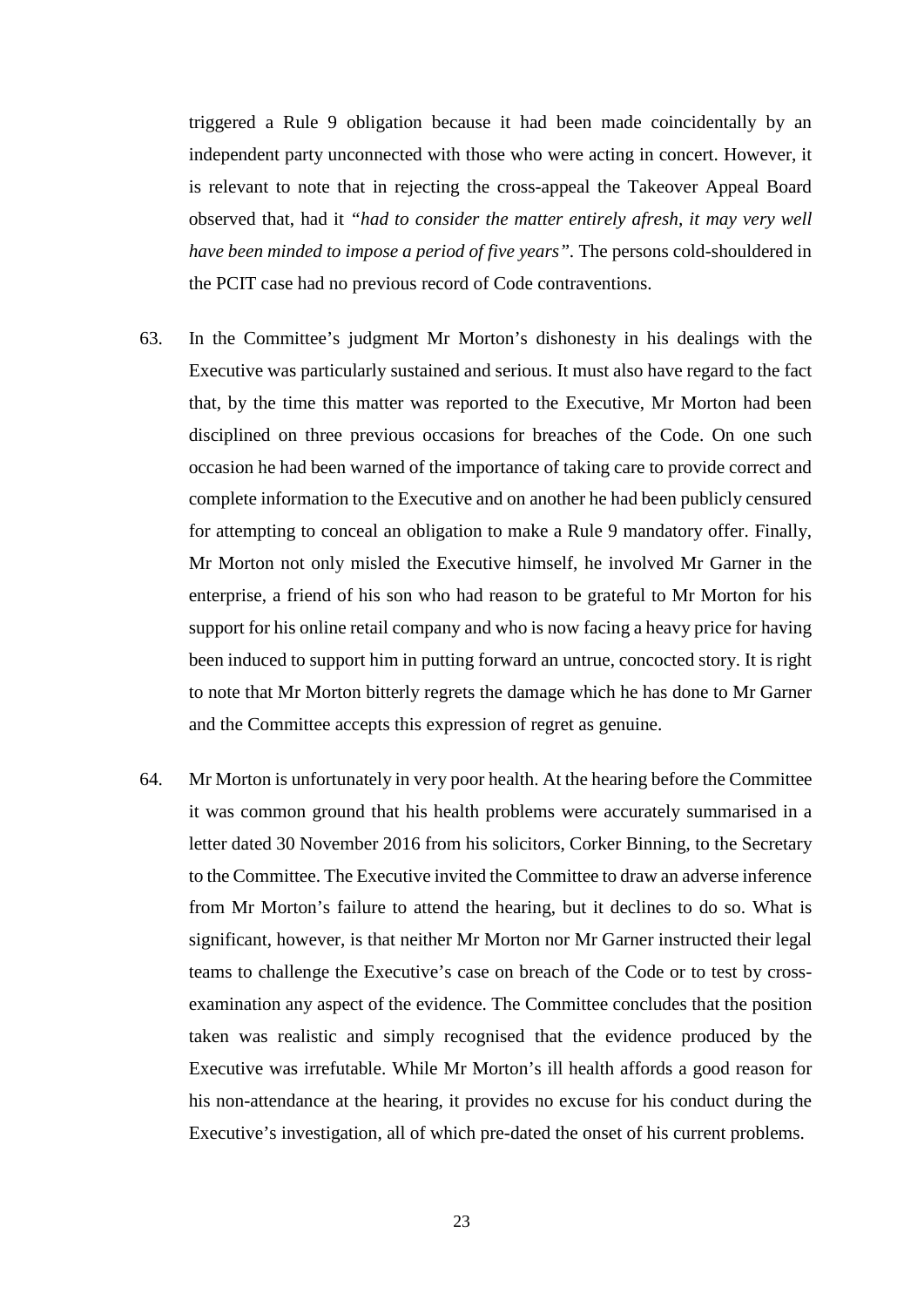65. Having considered carefully all the circumstances, the Committee declares in accordance with section  $11(b)(v)$  of the Introduction to the Code that in its opinion Mr Morton is someone who is not likely to comply with the Code. This sanction and the cold-shouldering which it triggers will remain effective for six years from the date of this Ruling, that being 21 December 2016.

#### (2) Mr Garner

- 66. Mr Garner presents a more difficult case. Unlike Mr Morton, he has no previous record of contravening the Code. Furthermore, it is to be inferred from the Committee's findings of fact that Mr Garner was initially brought into all this by Mr Morton to back up his story and that this probably occurred sometime between 25 and 28 February 2015. When he agreed to support Mr Morton's fictitious story of an agreement to purchase shares on his behalf, Mr Garner probably did not foresee the extent to which it would involve systematically lying to a statutory regulator, although he must from the outset have appreciated that (as was the case) the purpose of inventing the story was to save Mr Morton having to make a mandatory offer under the Code for the remaining shares of Hubco – otherwise the fictitious agreement could have made no sense at all.
- 67. The Committee also received a number of character references for Mr Garner from distinguished referees praising his work with the online retail company and stating that his misconduct in this case was out of character. In addition, the submissions made by Mr Coltart in relation to the exceptional nature of cold-shouldering as a sanction and the conclusions to be drawn from PCIT as a "comparable" were also made by Mr Mansell on behalf of Mr Garner. Mr Mansell also submitted that, since Mr Garner's business career is at a relatively early stage of development, coldshouldering would have a greater adverse impact on him than on Mr Morton who was in the twilight of his career. This too, it was submitted, the Committee should take into account.
- 68. In these circumstances, the Committee gave anxious consideration to whether, consistent with its duty of enforcing the Code and the system of regulation that it promulgates, it could accede to the plea to impose some sanction on Mr Garner other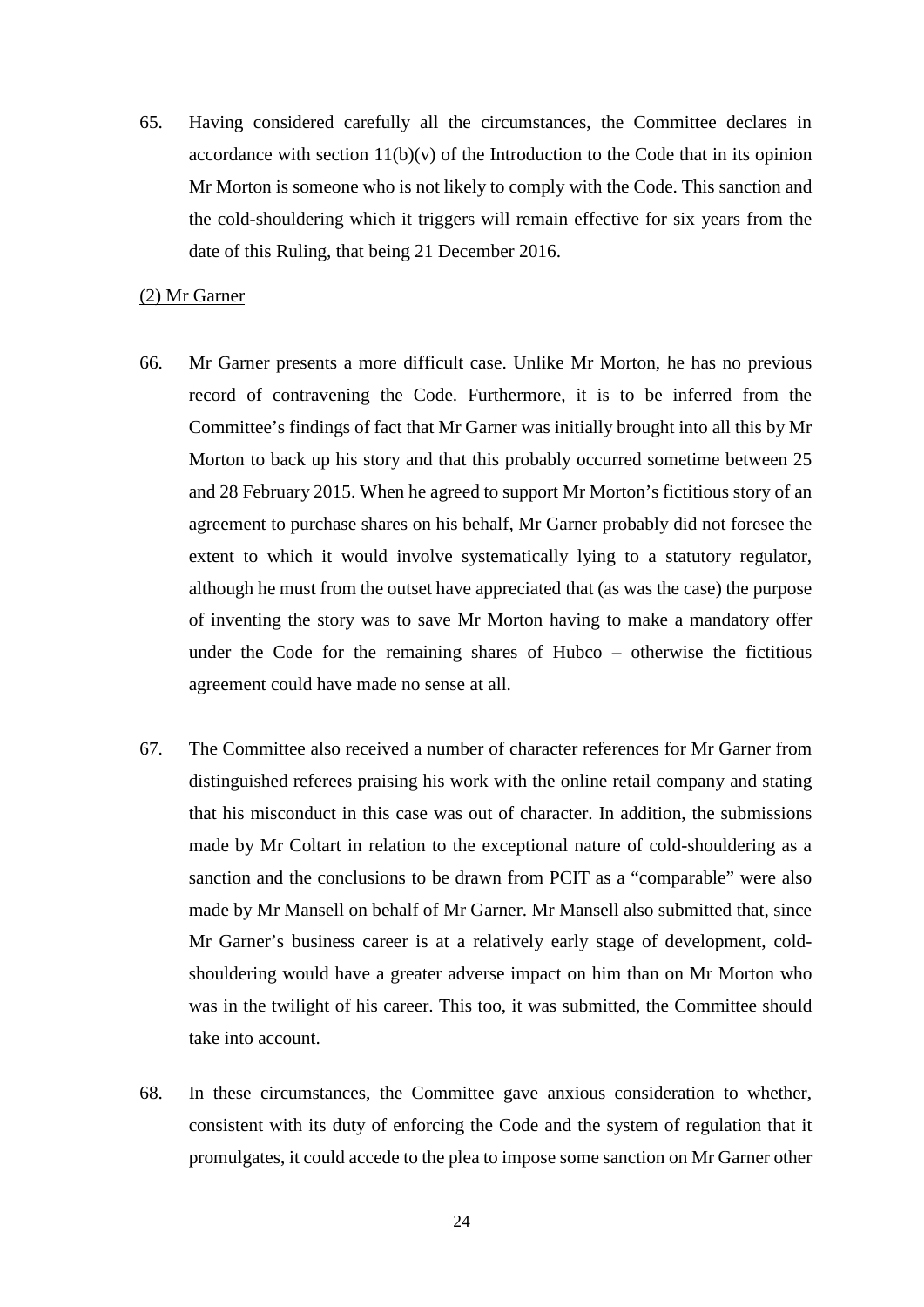than cold-shouldering. The Committee was driven to the conclusion that it could not accede to this course. Having become involved in promoting the fictitious story of an agreement to purchase Hubco shares on trust for himself, Mr Garner's role in misleading the Executive was at least as prominent and sustained as that of Mr Morton. Two aspects of Mr Garner's conduct tell particularly badly against him. He actually signed and dishonestly misdated the Promissory Note and then provided it to the Executive in an attempt to mislead the Executive into believing that the document did what it purported to do, namely acknowledge a debt incurred by Mr Garner in July 2013. Dishonestly misdating, and then proffering, a document in order to deceive a statutory regulator into believing that it was a contemporary acknowledgement of a debt can only merit the most serious sanction open to the Panel – particularly given that the debt itself was fictitious. In addition, Mr Garner then compounded the position by taking the opportunity to write a lengthy and considered letter to the Executive on 8 June 2015, ostensibly in order to put the record straight but in fact to lie in a more detailed, and what he hoped would be a more convincing, fashion. Mr Garner's age and level of experience afford no excuse. At the time he had been in business for about 10 years, much of that time spent in the financial industry.

- 69. The Committee has come to the conclusion that Mr Garner should be coldshouldered, not for four years as the Executive submits, but for a period of two years. Accordingly the Committee declares in accordance with section  $11(b)(v)$  of the Introduction to the Code that in its opinion Mr Garner is someone who is not likely to comply with the Code. This sanction and the cold-shouldering which it triggers will remain effective for two years from the date of this Ruling, that being 21 December 2016.
- 70. Pursuant to Rule 7.1 of its own Rules of Procedure the Committee extended the time for lodging a Notice of Appeal to the Takeover Appeal Board until 16:30 on Friday 6 January 2017. No appeal was lodged within that time.

10 January 2017